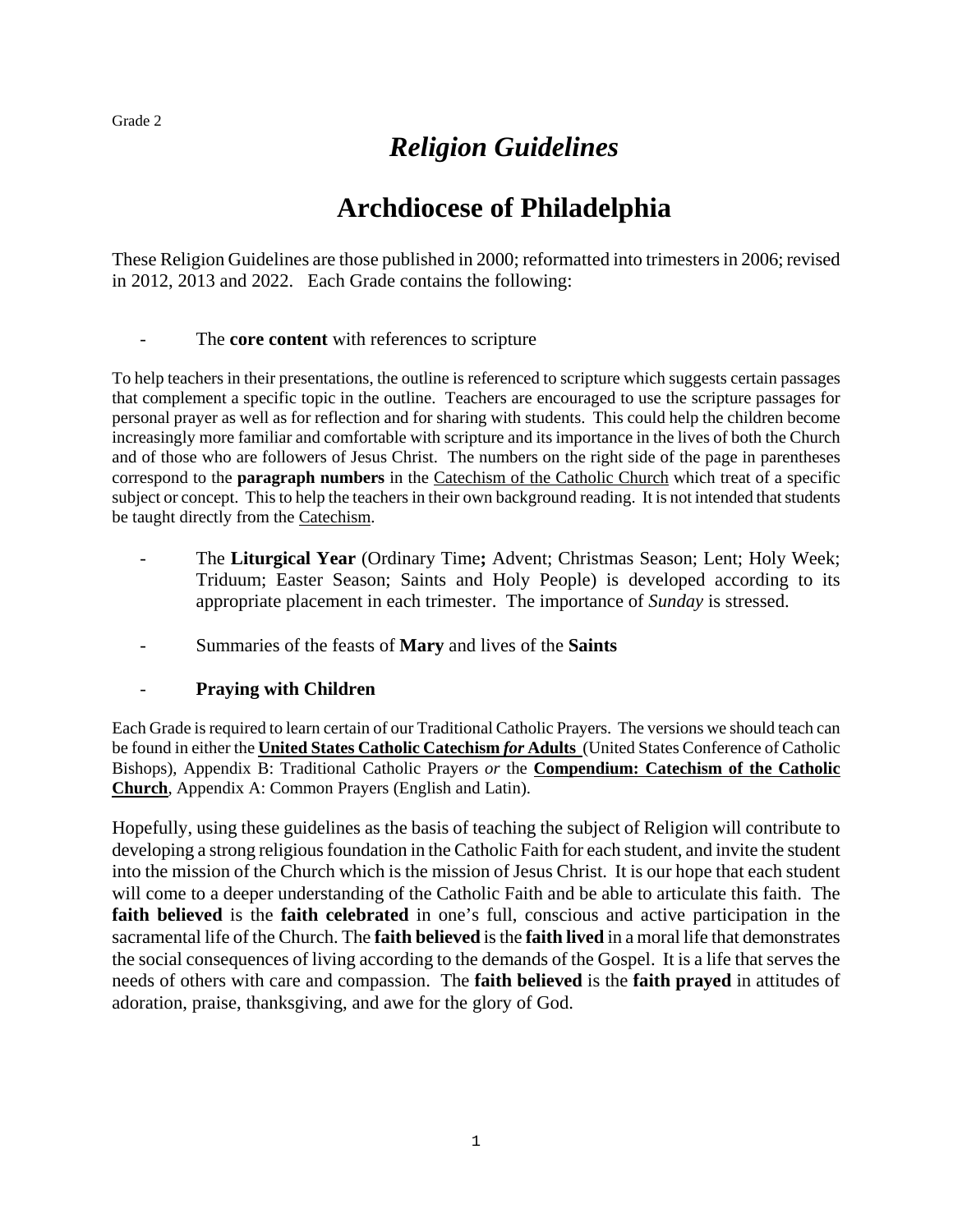## *First Trimester*

## **I. BLESSED TRINITY**

| A.        | CENTRAL MYSTERY OF OUR FAITH                                                                                                                                               | (232, 234, 257, 261, 266,<br>1061-65, 2157)                 |
|-----------|----------------------------------------------------------------------------------------------------------------------------------------------------------------------------|-------------------------------------------------------------|
|           | 1. Sign of the Cross                                                                                                                                                       |                                                             |
|           | 2. Glory be to the Father                                                                                                                                                  |                                                             |
| <b>B.</b> | ONE GOD IN THREE PERSONS                                                                                                                                                   | $(233, 252-55)$                                             |
|           | 1. God the Father - the First Person of the Trinity                                                                                                                        | $(238-40)$                                                  |
|           | a. Creator of all<br>1) Story of Creation<br>2) Creation of man and woman                                                                                                  | (299)<br>Gen. 1:1-13<br>Gen. 2:4-24                         |
|           | b. God reveals Himself to us - Revelation.                                                                                                                                 | Heb. 1:1-4, $(50, 52)$                                      |
|           | c. Father of Jesus -<br>Jesus reveals what God is like.                                                                                                                    | Jn. 1:18, Jn 17:25-26<br>(242, 458)                         |
|           | d. Father of us all - all life comes from God                                                                                                                              |                                                             |
|           | 2. God the Son - the Second Person of the Trinity                                                                                                                          | (262, 663)                                                  |
|           | a. Incarnation - Son of God and Son of Mary<br>1) The Nativity<br>2) Presentation in the Temple<br>3) Finding in the Temple - Child<br>Jesus' obedience to Mary and Joseph | $(525-26, 563)$<br>Lk. 2:1-20<br>Lk. 2:22-32<br>Lk. 2:41-52 |
|           | b. Teaches us to love and forgive<br>1) The Good Samaritan<br>2) The Prodigal Son<br>3) The Good Shepherd                                                                  | Lk. 10:25-26<br>Lk. 15:11-24<br>Jn. 10:1-21                 |
|           | c. Promises to remain with us always<br>1) Jesus' Presence in the Eucharist<br>2) Jesus is with us always.                                                                 | 1 Cor.11:23-27<br>Mt.28:20                                  |

3. God the Holy Spirit –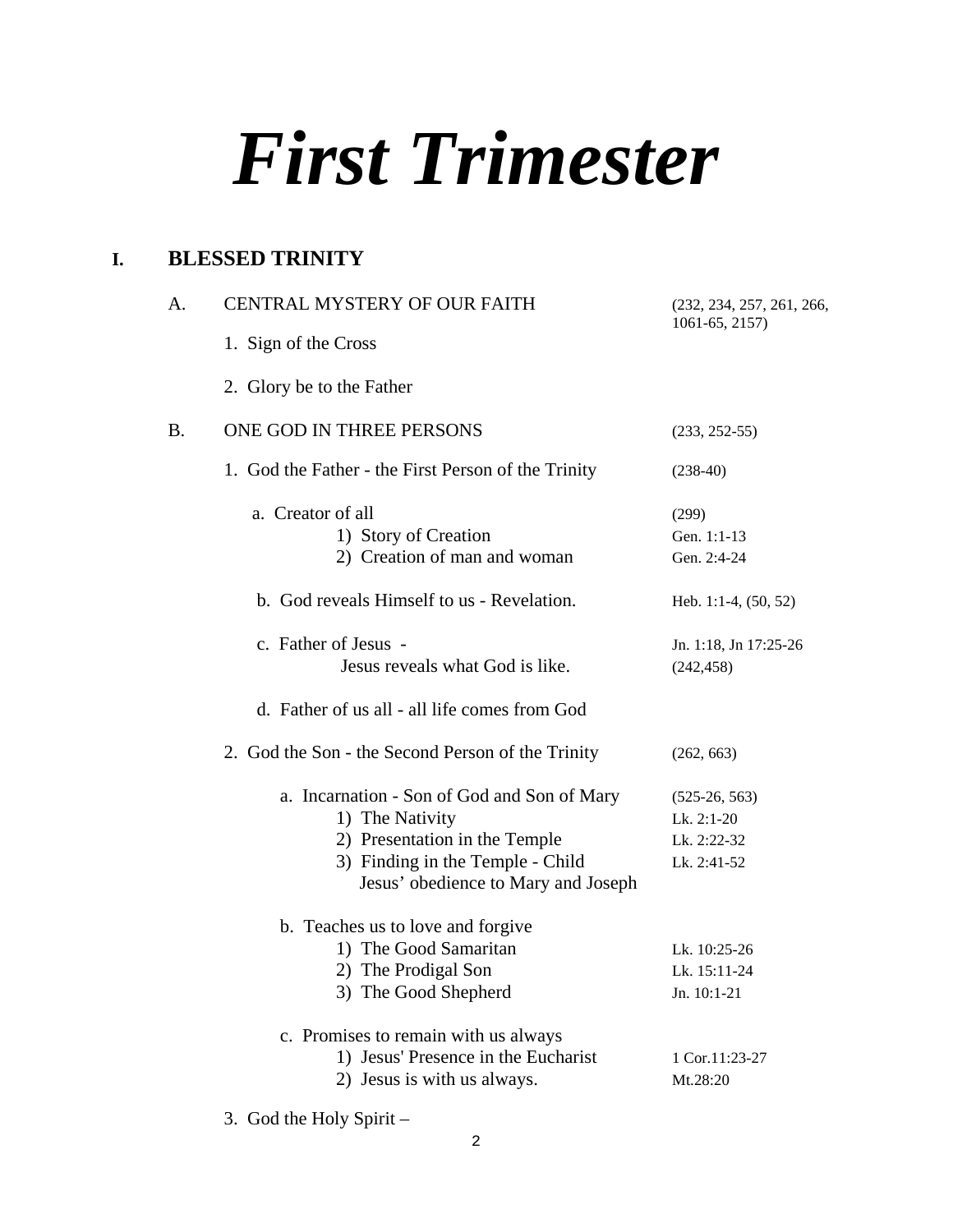| the Third Person of the Trinity           | $(243-46, 263, 685-86)$   |
|-------------------------------------------|---------------------------|
| a. Helper                                 |                           |
| 1) The Holy Spirit guides us.             | Jn. $14:26-27$            |
| 2) The Holy Spirit helps us to be holy.   | Jn. $14:14-21$            |
| b. Dwells within us                       |                           |
| 1) Ascension accounts                     | Mt. 28:16-2               |
|                                           | Mk.16:19-20               |
|                                           | Lk. 24:50-53, Acts 1:6-12 |
| 2) Pentecost / Descent of the Holy Spirit | Acts $2:1-41$             |
| 3) The Spirit of God makes his            | Rom. 8:14-17              |
| home in us                                |                           |
| 4) Temple of the Holy Spirit              | 1 Cor. $6:19-20$          |
|                                           |                           |

## **II. SACRAMENTS**

| A.        | <b>INSTITUTED BY CHRIST</b>                    | $(1115-16, 1210)$                         |
|-----------|------------------------------------------------|-------------------------------------------|
| <b>B.</b> | THERE ARE SEVEN SACRAMENTS                     |                                           |
|           | 1. Sacraments of Christian Initiation          |                                           |
|           | a. Baptism                                     | $(1212-16, 1226-28,$<br>1253, 1257, 1275) |
|           | 1) Bible References to Baptism                 |                                           |
|           | a) Jesus is baptized                           | Mt. 3:13-17, Mk.1:9-11<br>Lk. 3:1-10      |
|           | b) Mission to the world.                       | Mt. 28:16-19                              |
|           | c) Disciples baptized by the                   | Acts 1:5, Acts 11                         |
|           | <b>Holy Spirit</b>                             | Acts 11:11-18                             |
|           | 2) Effects of Baptism                          | (1213)                                    |
|           | a) Forgives original sin                       |                                           |
|           | and all sin                                    | $(977, 1262-63)$                          |
|           | b) We are born again as                        |                                           |
|           | children of God                                | (1265)                                    |
|           | c) We become temples of                        |                                           |
|           | the Holy Spirit                                | (1265)                                    |
|           | 3) Indelible <i>spiritual mark</i> (character) | (1272)                                    |
|           | Initiation into the Church<br>4)               | $(1229-33, 1271)$                         |
|           | 5) Gives grace                                 | $(1996-97, 2003)$                         |
|           |                                                |                                           |

6) Celebrating the Sacrament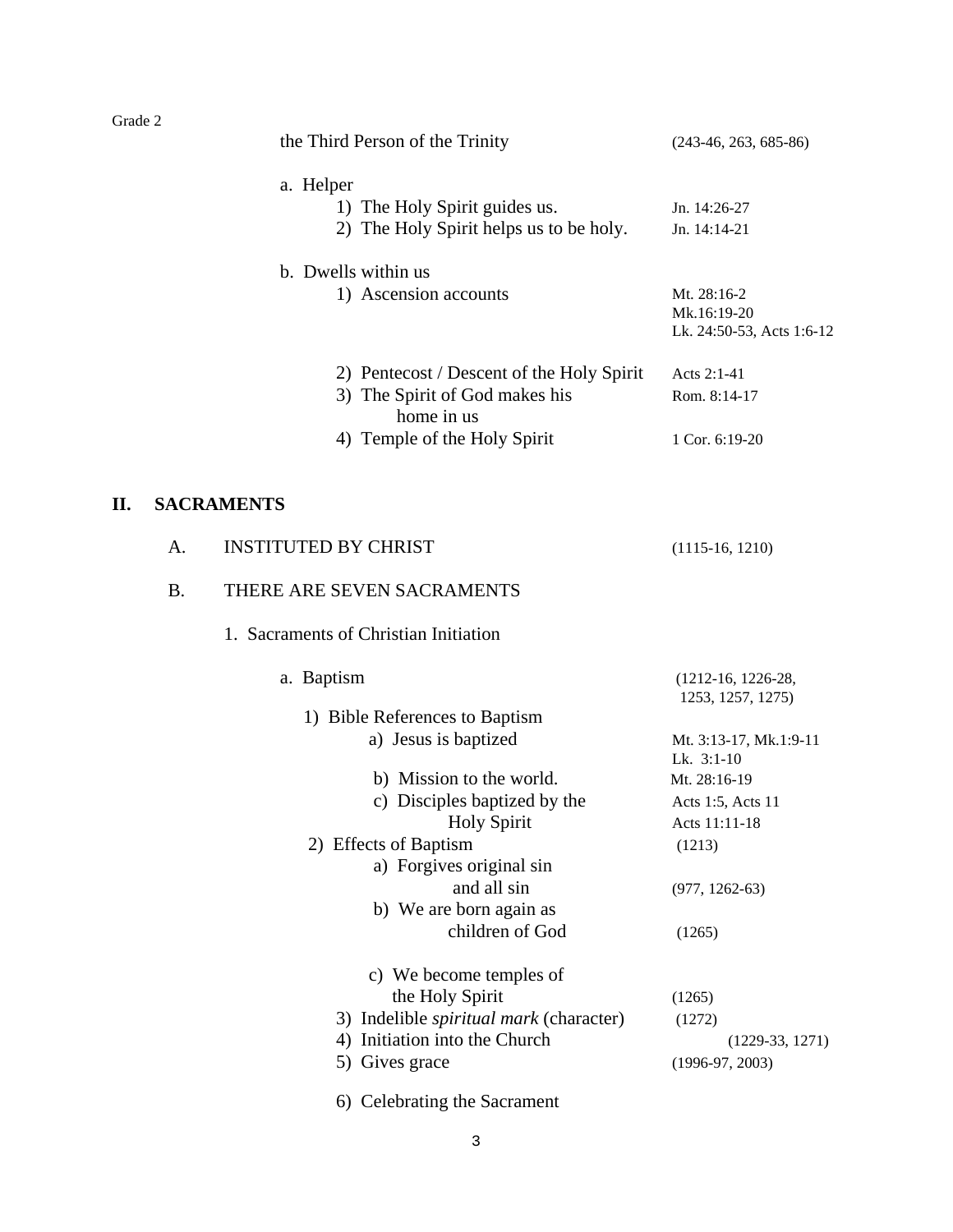| a) Parts of the Rite                           |                                                                                                                 |
|------------------------------------------------|-----------------------------------------------------------------------------------------------------------------|
| (1) Profession of Faith - Baptismal Promises   |                                                                                                                 |
| (2) Words of the minister                      | (1240)                                                                                                          |
| "Name, I baptize you in the name               |                                                                                                                 |
| of the Father, and of the Son, and             |                                                                                                                 |
| of the Holy Spirit."                           |                                                                                                                 |
| $(3)$ Symbols                                  |                                                                                                                 |
| Water                                          | (1238)                                                                                                          |
| Oils                                           | (695, 1237)                                                                                                     |
| (Oil of Catechumens                            |                                                                                                                 |
| and Chrism)                                    |                                                                                                                 |
| Sign of the Cross                              |                                                                                                                 |
| <b>White Garmet</b>                            | (1243)                                                                                                          |
| Candle                                         | (697)                                                                                                           |
| b) Ministers                                   | (1256)                                                                                                          |
| (1) Ordinary Minister -                        |                                                                                                                 |
| Bishop, priest, deacon                         |                                                                                                                 |
| $(2)$ Case of necessity -                      |                                                                                                                 |
| Any person who has the right intention         |                                                                                                                 |
| b. Confirmation                                | Acts 2:1-4, (1285-96)                                                                                           |
| 1) Effect of Confirmation is the full          | (1302)                                                                                                          |
| outpouring of the Holy Spirit                  |                                                                                                                 |
| 2) Indelible <i>spiritual mark</i> (character) | $(1304-05)$                                                                                                     |
| 3) Signs                                       |                                                                                                                 |
| a) Anointing                                   | $(1293-94)$                                                                                                     |
| b) Chrism                                      | $(1297-99)$                                                                                                     |
| 4) Ordinary Minister - Bishop                  | (1312)                                                                                                          |
| c. Eucharist                                   | $(1113, 1210-11, 1322-24,$                                                                                      |
|                                                | 1395)                                                                                                           |
| 1) Names                                       | $(1328-32)$                                                                                                     |
| a) Holy Eucharist - Thanksgiving               |                                                                                                                 |
| b) Holy Communion -                            | (1331)                                                                                                          |
| Body and Blood of Christ                       |                                                                                                                 |
| c) Blessed Sacrament                           | (1330)                                                                                                          |
| d) The Mass                                    | (1332)                                                                                                          |
| e) The Lord's Supper                           | (1329)                                                                                                          |
| 2) Stories of the Last Supper -                |                                                                                                                 |
| the First Eucharist                            | Mt.26:25-29, Mk.14:22-25,<br>Lk. 22:14-20, Jn. 6:32-58;<br>Jn 13:1-16, Acts 2:42-47<br>1 Cor. 10:16-18;11:23-27 |

3) Celebrating the Sacrament

- a) Mass a share in Jesus' Last Supper
- b) Consecration of bread and wine (1353)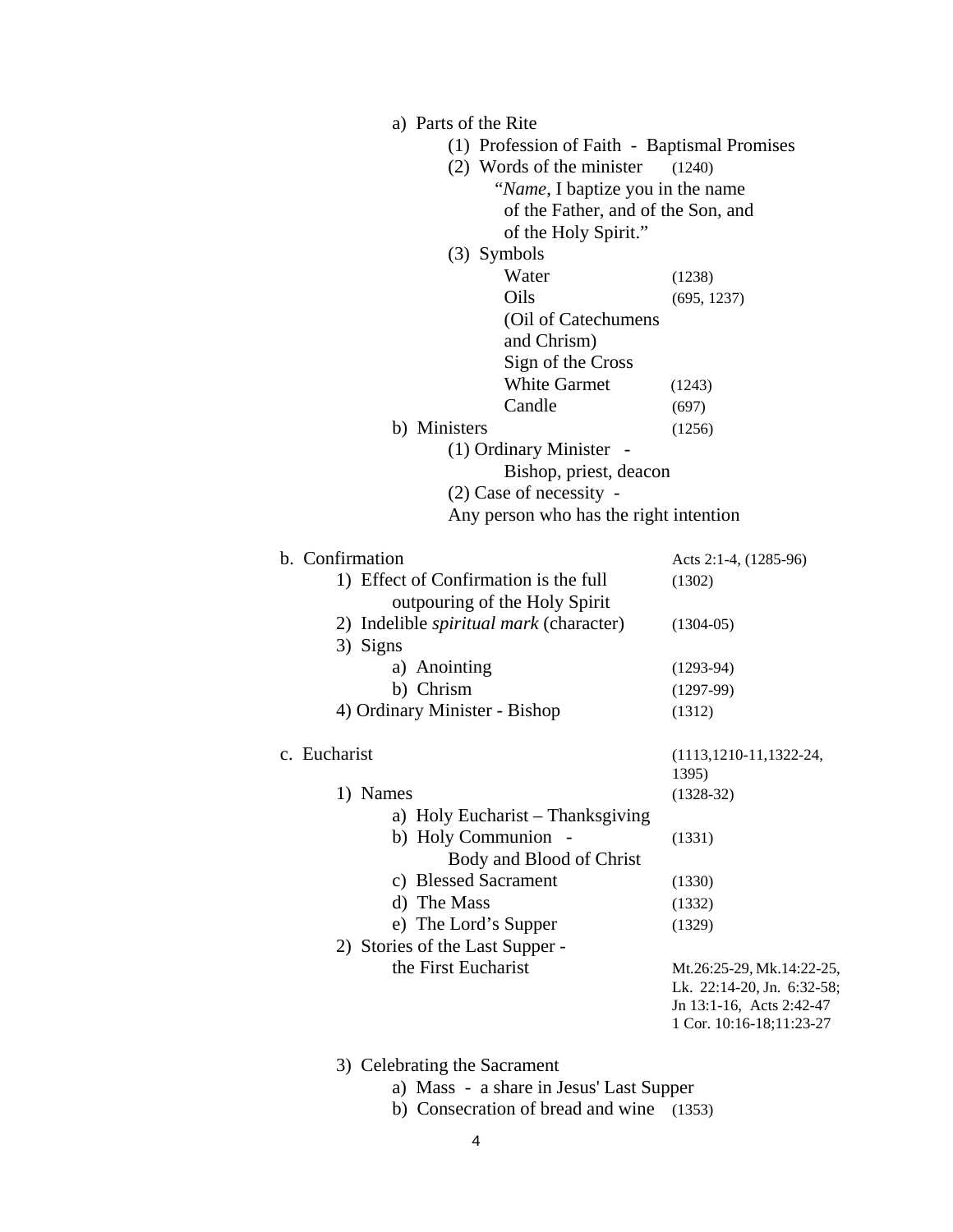| at Mass - the Holy Spirit,                      |                                   |
|-------------------------------------------------|-----------------------------------|
| through the action of the priest,               |                                   |
| changes bread and wine into                     |                                   |
| the Body and Blood of Christ.                   |                                   |
| 4) Real Presence of Jesus in the Eucharist      | $(1379-80)$                       |
| a) The Blessed Sacrament which is not           |                                   |
| consumed at Mass is reserved in the             |                                   |
| tabernacle.                                     |                                   |
| (1) Sanctuary Lamp                              |                                   |
| (2) Genuflection                                |                                   |
| b) Adoration                                    | (1378)                            |
| (1) Monstrance                                  |                                   |
| $(2)$ Incense                                   |                                   |
| c) Benediction - highlights presence of Christ  |                                   |
| in the Eucharist (Holy                          |                                   |
| Communion and the Worship                       |                                   |
|                                                 | of the Eucharist Outside of Mass) |
| (1) Readings from the word of God               |                                   |
| $(2)$ Hymns                                     |                                   |
| (3) Prayers                                     |                                   |
| (4) Time for silent adoration                   |                                   |
| (5) Blessing of the people with the sacred host |                                   |
|                                                 |                                   |
| 2. Sacraments of Healing                        | $(1420-21)$                       |
| a. Penance and Reconciliation                   |                                   |
|                                                 |                                   |
| 1) Names                                        | $(1423-24)$                       |
| a) Penance                                      |                                   |
| b) Reconciliation                               |                                   |
| c) Confession                                   |                                   |
|                                                 |                                   |
| 2) Bible Stories of Forgiveness<br>a) Peter     | Jn. 21:15-19                      |
| b) The Good Thief                               | Lk. 33:39-43                      |
| c) Zacchaeus                                    | Lk. 19:1-10                       |
| d) Pardon of the Sinful Woman                   | Lk. 7:36-50                       |
| e) Refer to stories on $p.2, \#2b$              |                                   |
| 3) Sin and Forgiveness                          |                                   |
| a) Forgiveness of sin                           |                                   |
| $(1)$ Sin                                       | $(1440, 1472, 1849-51,$           |
|                                                 | 1865-69)                          |
| (a) Mortal sin                                  | $(1855-61)$                       |
| (b) Venial sin                                  | $(1855, 1862-64)$                 |
| (2) Mercy and sin                               | $(1422, 1846-48)$                 |
| (3) Only God can                                | $(1441-42)$                       |
| forgive sin                                     |                                   |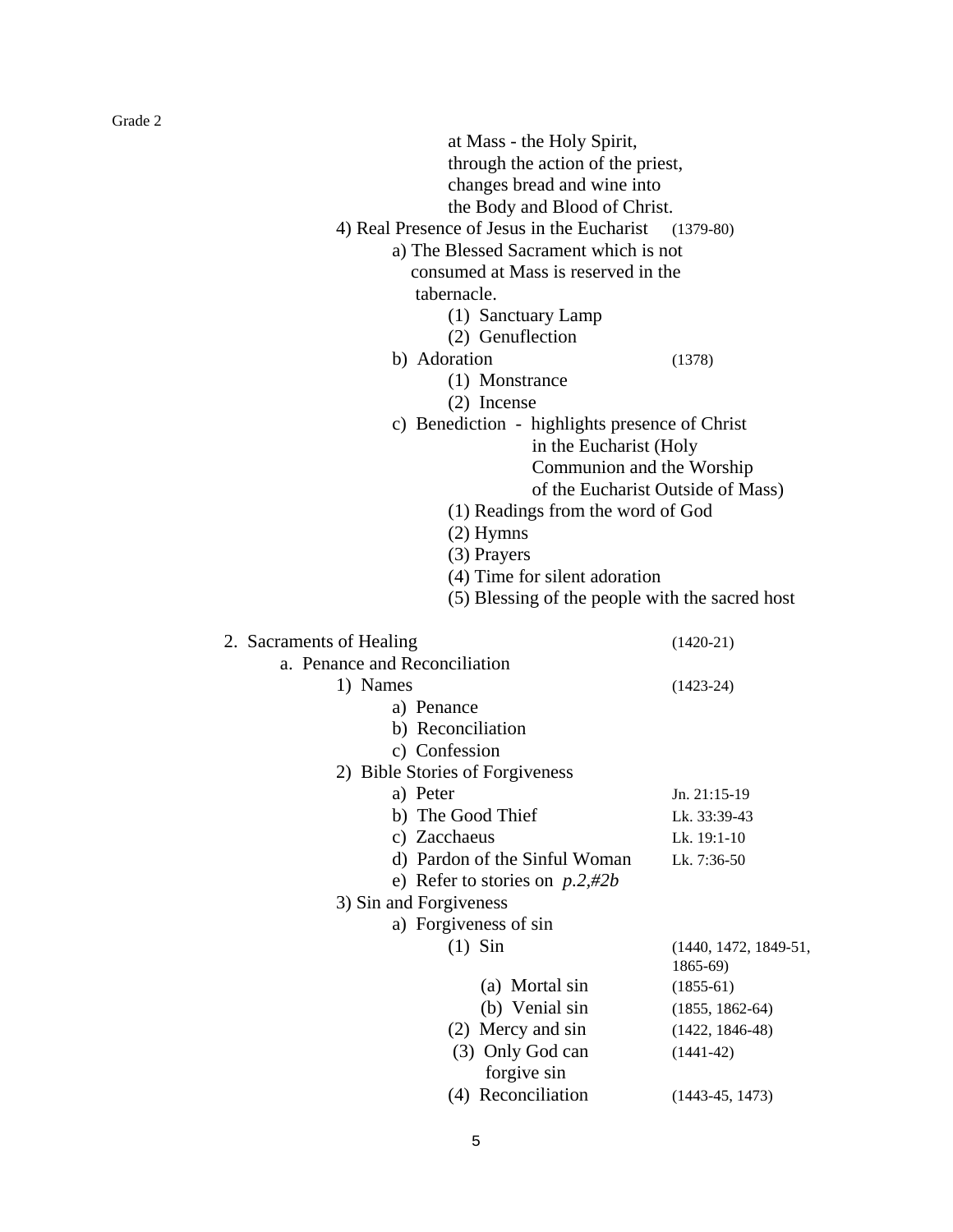|      |                | b) Contrition for sin                                                                                                                                                                                                                                 | $(1451-52, 1493)$        |
|------|----------------|-------------------------------------------------------------------------------------------------------------------------------------------------------------------------------------------------------------------------------------------------------|--------------------------|
|      |                | b. Anointing of the Sick<br>1) Anointing with oil of someone who<br>is very sick or in danger of dying.<br>The Church prays for healing and<br>strength for this person.<br>2) A person can receive this sacrament<br>more than one time.             | (1503, 1511)             |
|      |                | 3. Sacraments at the Service of Communion                                                                                                                                                                                                             | $(1533-35)$              |
|      |                | a. Matrimony<br>1) A man and woman promise each other<br>before God and the Church to love<br>and honor each other for the rest<br>of their lives.<br>2) In this sacrament God gives the man<br>and the woman the grace to make<br>lifelong promises. | $(1601, 1604, 1625-27)$  |
|      |                | b. Holy Orders<br>1) In this sacrament a bishop ordains<br>a man a deacon or a priest.<br>2) This sacrament, like Baptism and<br>Confirmation, confers an indelible<br>spiritual mark (character).                                                    | (1536, 1582)             |
| III. | <b>PRAYERS</b> |                                                                                                                                                                                                                                                       |                          |
|      | А.             | <b>TRADITIONAL</b>                                                                                                                                                                                                                                    |                          |
|      |                | 1. Sign of the Cross                                                                                                                                                                                                                                  | (2157)                   |
|      |                | 2. Our Father                                                                                                                                                                                                                                         | Mt. 6:7-15, (2759, 2773) |
|      |                | 3. Hail Mary                                                                                                                                                                                                                                          | Lk. 1:26-38              |
|      |                | 4. Doxology (Glory be)                                                                                                                                                                                                                                |                          |
|      |                | 5. Act of Sorrow (Act of Contrition)                                                                                                                                                                                                                  |                          |
|      |                | 6. Grace before Meals                                                                                                                                                                                                                                 | (2698)                   |
|      |                | 7. Grace after Meals                                                                                                                                                                                                                                  | (2698)                   |

6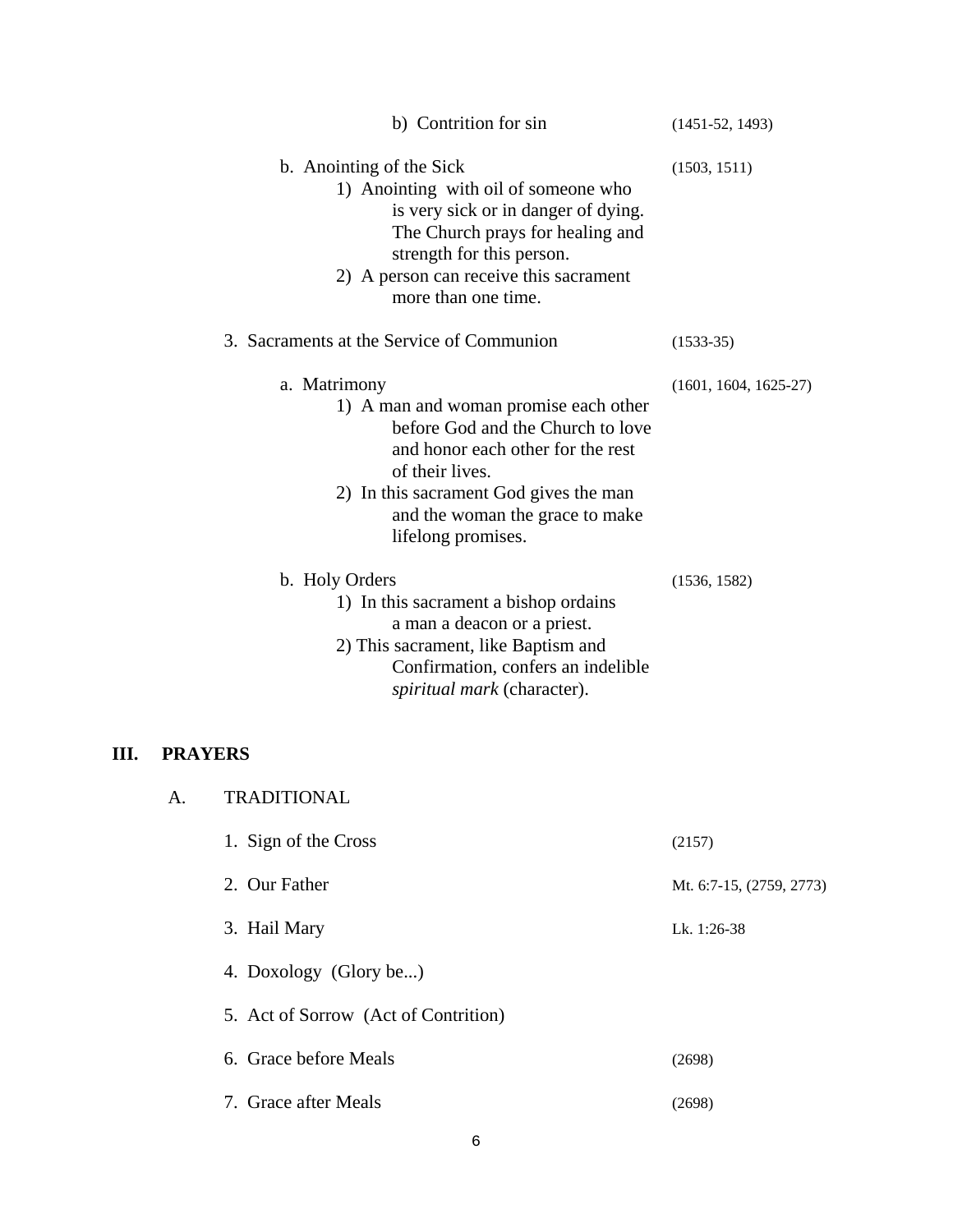|     |             | 8. Morning Offering                                                                                                                                            | (2698)            |
|-----|-------------|----------------------------------------------------------------------------------------------------------------------------------------------------------------|-------------------|
|     |             | 9. Acts of Faith, Hope and Love                                                                                                                                |                   |
|     |             | 10. Rosary                                                                                                                                                     |                   |
|     |             | 11. Angel of God                                                                                                                                               |                   |
|     | <b>B.</b>   | <b>SPONTANEOUS</b>                                                                                                                                             |                   |
|     |             | Encourage students to be familiar and comfortable<br>with these types of prayer:                                                                               | $(2643-44)$       |
|     |             | 1. Prayer of petition                                                                                                                                          | (2629, 2647)      |
|     |             | 2. Prayer of thanks                                                                                                                                            | $(2637-38, 2648)$ |
|     |             | 3. Prayer asking for forgiveness                                                                                                                               | (2631)            |
|     |             | 4. Prayer of praise                                                                                                                                            | (2639, 2649)      |
|     |             | 5. Aspirations<br>a) Short prayer invoking the name or title of a saint<br>b) Common response: pray for us.<br>c) Example: St. Joseph the Worker, pray for us. |                   |
| IV. | <b>MARY</b> |                                                                                                                                                                | (954, 971, 1172)  |
|     | A.          | <b>TITLES OF MARY</b>                                                                                                                                          |                   |
|     |             | 1. Mother of God                                                                                                                                               | Lk. 1:26-28       |
|     |             | 2. Our Mother and Model                                                                                                                                        | Lk. 1:46-56       |

B. DAYS IN HONOR OF OUR LADY

#### **September 8 Feast of the Birth of Mary**

Mary was the daughter of Saints Ann and Joachim. They prayed that God would bless them with a child, and He rewarded their faithfulness with a daughter set apart to be the mother of the Son of God. Because of this, she was conceived and born immaculate and full of grace. We do not know from the Gospels the exact date of Mary's birth. However, Christians have celebrated it on September  $8<sup>th</sup>$  since the  $7<sup>th</sup>$ century. Mary's birth is one of only three celebrated on the liturgical calendar.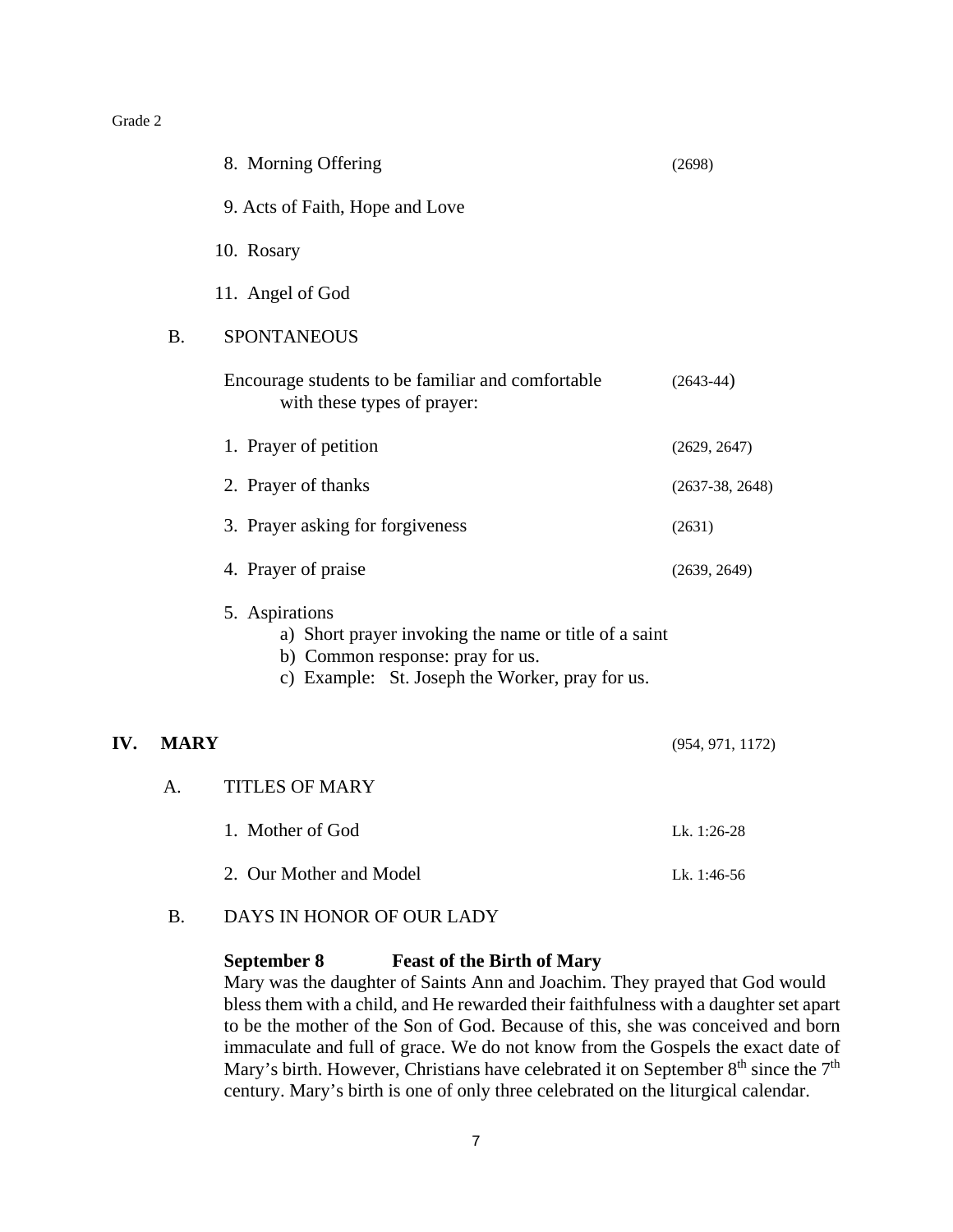#### **October 7 Memorial of Our Lady of the Rosary**

This feast was established by Saint Pius V. Pope Gregory XIII later named this the Feast of the Holy Rosary. This feast invites everyone to meditate upon the mysteries of Christ, following the example of the Blessed Virgin Mary who was so singularly associated with the incarnation, passion and glorious resurrection of the Son of God. (Christian Prayer, 1976, p. 1285)

#### **November 19 Our Lady of Divine Providence**

On November 19, 1969 Pope Paul VI declared Our Lady Mother of Divine Providence principal patroness of the island of Puerto Rico, since November 19 was the date that the island was discovered. The image of Our Lady that is so special to the people of Puerto Rico shows the Divine Child sleeping peacefully in the Virgin Mary=s arms. However, the name and worship of Our Lady of the Divine Providence originated in Italy in the  $12<sup>th</sup>$  century, then spread to Spain and then to Puerto Rico.

- C. THE ROSARY (516, 2708)
	- 1. Prayer to Our Lady

2. How to pray the Rosary

#### **V. LITURGICAL YEAR** (1168-73)

- A. SUNDAY (2177) The Lord's day is the day on which we celebrate Jesus' Resurrection. We go to Mass on this special day. It is the heart of the Church's life.
- B. ORDINARY TIME: liturgical color is green: hope, growth, life
- C. ADVENT
	- 1. Liturgical color is purple: preparation, sorrow for sin
	- 2. Period of four weeks of preparation for the birth of Jesus, Christmas
	- 3. Advent symbols
		- a. Jesse Tree recalls how people since Adam and Eve have awaited the birth of Jesus
		- b. Advent Wreath

(524, 1095)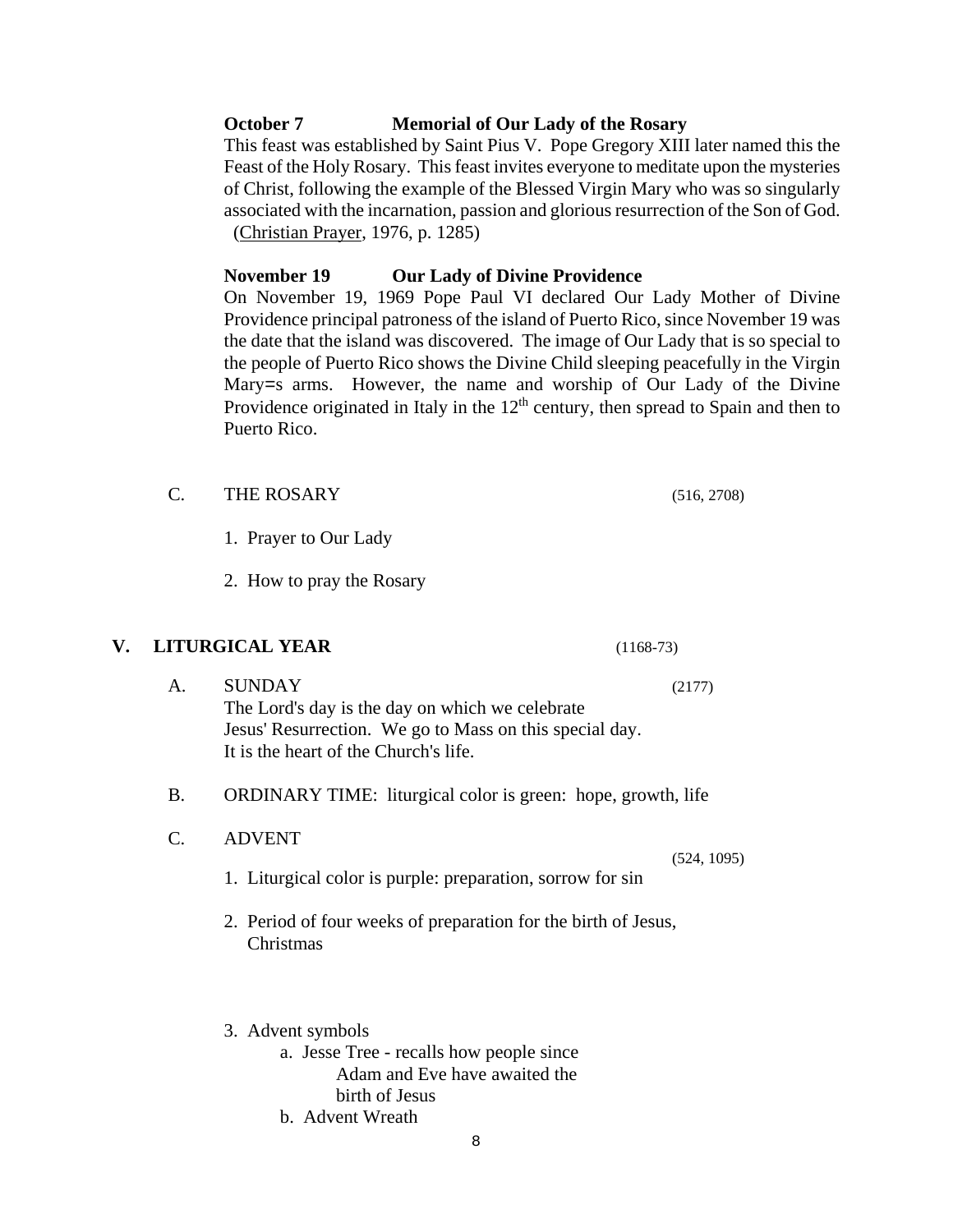- 1) The circle of greens reminds us that God has no beginning and has no end
- 2) There are four candles three purple and one pink
- 3) One candle is lit each week.

#### D. SAINTS AND HOLY PEOPLE

Special days to honor saints are ranked and celebrated in different degrees.

| <i>Solemnity:</i> | liturgies celebrating events, beliefs, and personages<br>of principle importance and universal significance<br>in salvation history |
|-------------------|-------------------------------------------------------------------------------------------------------------------------------------|
| <i>Feast</i> :    | liturgies of major importance                                                                                                       |

*Memorial*: liturgies celebrating minor events in the life of the Blessed Virgin Mary and of saints significant to a local country, church or religious community

#### **September 23: St. Pio of Pietreclina (Padre Pio)**

In 1887, Francesco Forgione was born to peasant farmers in the small Italian village of Pietreclina. Drawn to holiness from the beginning, he became a Capuchin novice at the young age of sixteen. He became a priest in 1910 and was then called Padre Pio. In 1918, he received the physical wounds of Christ, known as the stigmata, during prayer before a crucifix. These painful wounds stayed with him until his death and no doctor was ever able to find a natural cause. In addition to the stigmata, Padre Pio had the gift of bilocation and the ability to read the hearts of penitents. He was devoted to hearing confession, often spending twelve hours a day in the confessional. He even heard the confession of a young Polish priest in 1947, Fr. Karol Wojtyla, who later became Blessed Pope John Paul II. A gifted spiritual director, Padre Pio had five rules for spiritual growth: weekly confession, daily Communion, spiritual reading, meditation, and examination of conscience. He died in 1968.

#### **September 27: Memorial of St. Vincent de Paul, Priest**

Vincent was born in France in 1580. He spent his whole life finding ways to end human misery and suffering. He founded the Vincentian Order of priests and the Sisters of Charity to help the poor and the sick. He gathered funds to buy freedom for more than 1,200 galley slaves from North Africa. He died September 27, 1660 and was canonized in 1737.

#### **October 2: Memorial of the Guardian Angels**

Angels are pure spirits created by God. The word angel means messenger. There are many stories about angels in the Bible. Angels give us God's messages, keep us safe from harm, and pray for us.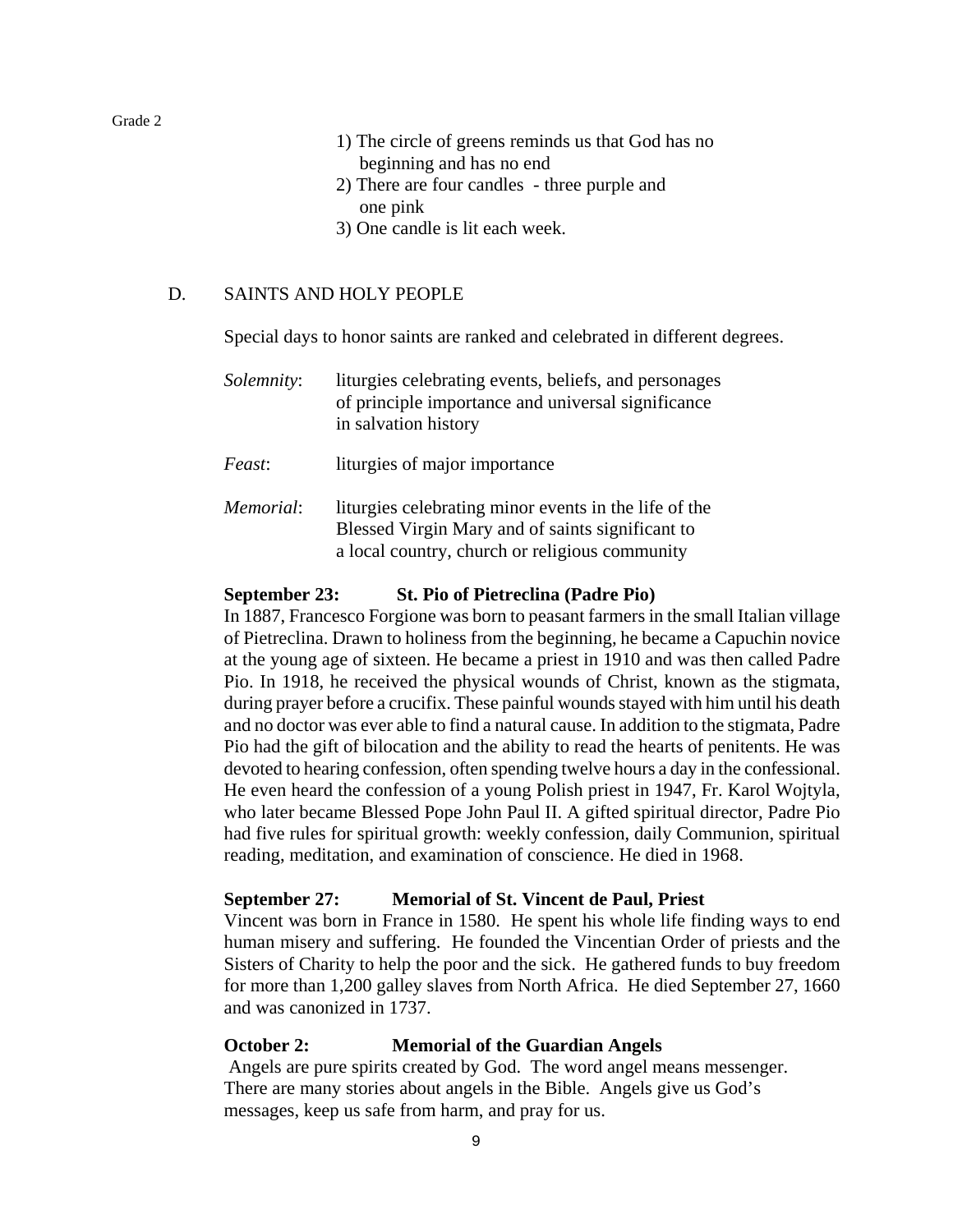*Angel of God, my guardian dear, to whom God's love commits me here, ever this day be at my side, to light and guard, to rule and guide. Amen.*

| VI. |           | <b>SACRAMENTALS</b>                          | $(1667-79)$ |
|-----|-----------|----------------------------------------------|-------------|
|     | A.        | <b>HOLY ACTIONS</b>                          |             |
|     |           | 1. Blessings                                 |             |
|     |           | 2. Sign of the Cross                         | (2157)      |
|     |           | 3. Genuflection                              |             |
|     | <b>B.</b> | <b>HOLY OBJECTS</b>                          |             |
|     |           | 1. Blessed Candles                           |             |
|     |           | 2. Crucifixes                                |             |
|     |           | 3. Holy Water                                |             |
|     |           | 4. Holy Oils (Oil of Catechumens and Chrism) |             |
|     |           | 5. Rosary                                    |             |
|     |           |                                              |             |

- 6. Blessed Medals
- 7. Blessed Pictures/Icons (Religious images)

#### **VII. SOCIAL JUSTICE**

*"The commitment to human life and dignity, to human rights and solidarity, is a calling all Catholic educators must share with their students. It is not a vocation for a few religion teachers, but a challenge for every Catholic educator and catechist."* Sharing Catholic Social Teaching: Challenges and Directions*,* USCC, 1998, p. 7

*Major Themes:*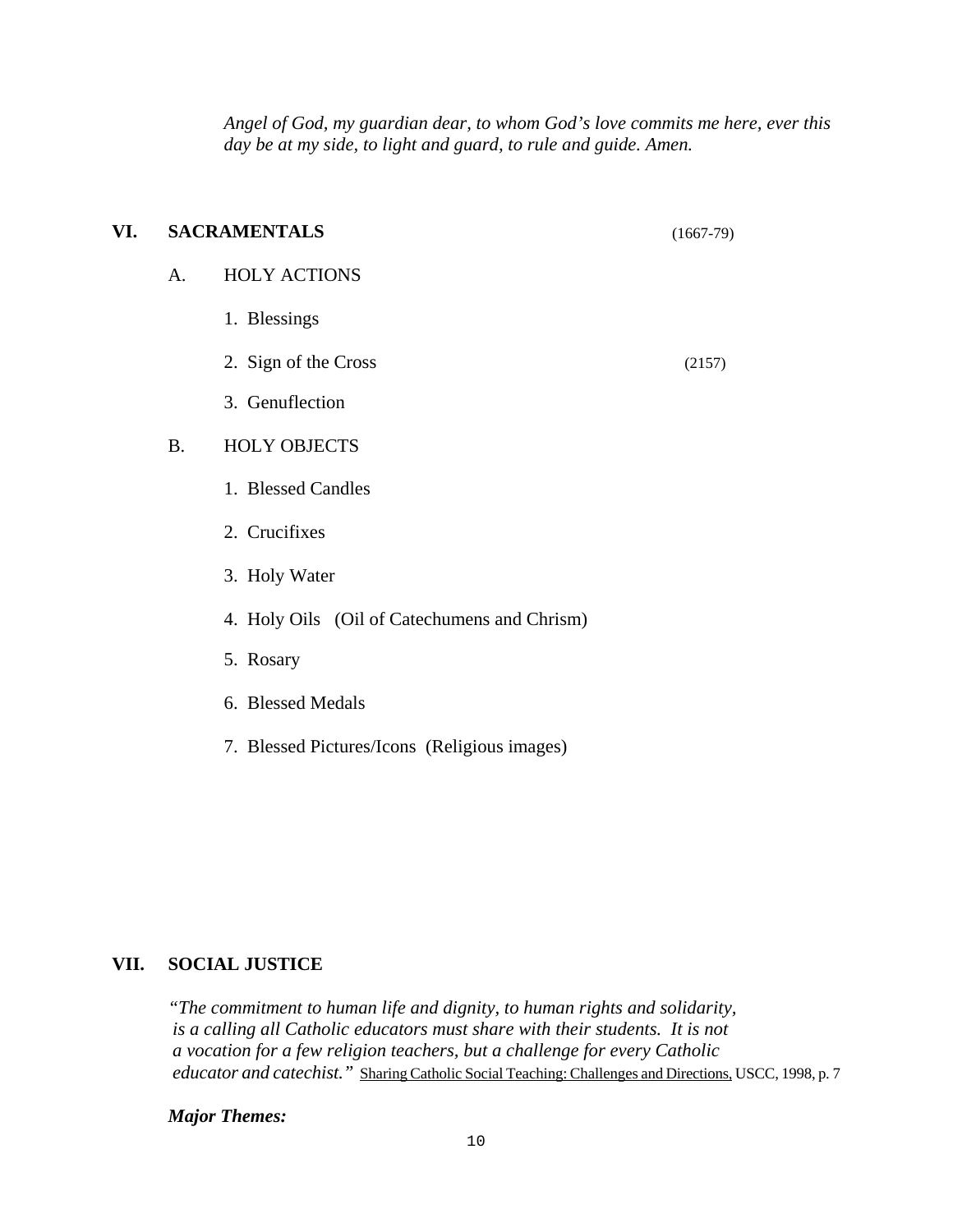The Life and Dignity of the Human Person

Call to Family, Community and Participation

Rights and Responsibilities of the Human Person

Option for the Poor and Vulnerable

- A. MISSION AWARENESS: generosity to those less fortunate
	- 1. Participate in parish and/or school collections: Food, clothing, toys, etc.
	- 2. Connect with Archdiocesan Social Service Agencies
- B. FORGIVENESS: importance of asking for forgiveness of those we have hurt
	- 1. Encourage students to ask for forgiveness
	- 2. Encourage students to forgive others

For further ideas see From the Ground Up: Teaching Catholic Social Principles in Elementary Schools, NCEA, 1999.

# *Second Trimester*

## **I.** THE MASS: LITURGY OF THE WORD (1346, 1349)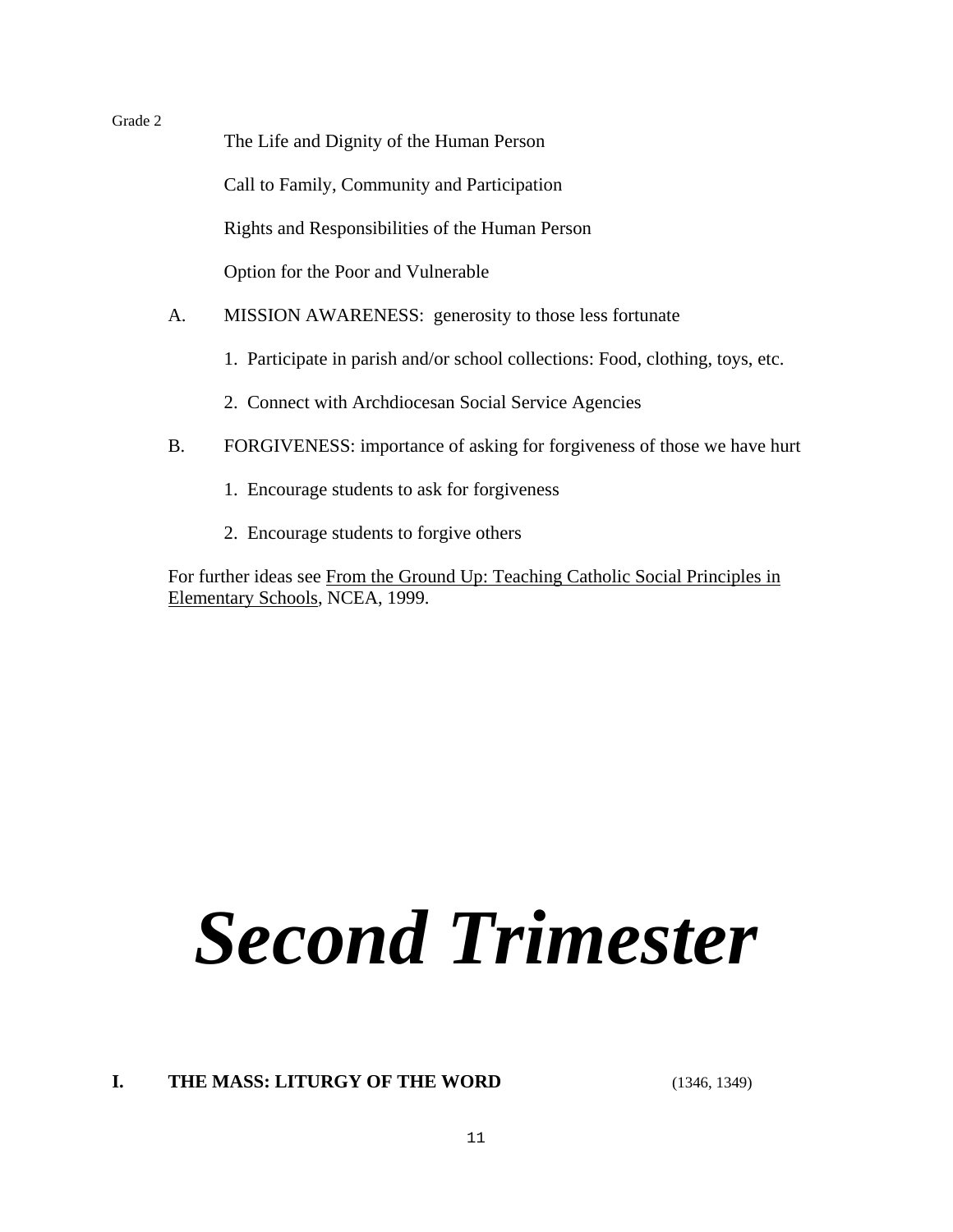Every Mass is an action of Jesus Christ in which he gives us himself. Jesus Christ presides at every Mass through the bishop / priest who represents him.

| A. | <b>INTRODUCTORY RITES</b>                                                                                                 | (Refer to the Roman Missal or a Missalette)                                                         |
|----|---------------------------------------------------------------------------------------------------------------------------|-----------------------------------------------------------------------------------------------------|
|    | 1. Entrance Procession                                                                                                    | (1348)                                                                                              |
|    | a. Hymn                                                                                                                   | $(1156-58, 1191)$                                                                                   |
|    | b. Antiphon                                                                                                               |                                                                                                     |
|    | 2. Sign of the Cross                                                                                                      |                                                                                                     |
|    | 3. Greeting                                                                                                               |                                                                                                     |
|    | <i>Priest</i> : The Lord be with you.<br><i>Response</i> : And with your spirit.                                          |                                                                                                     |
|    | 4. Penitential Rite: Options                                                                                              |                                                                                                     |
|    |                                                                                                                           | a. Form A - Confiteor ("I confess to Almighty God")                                                 |
|    | b. Form B                                                                                                                 |                                                                                                     |
|    | c. Form C<br><i>Priest</i> : Lord, have mercy.<br><i>Priest:</i> Christ, have mercy.<br><i>Priest</i> : Lord, have mercy. | <i>Response</i> : Lord, have mercy.<br>Response: Christ, have mercy.<br>Response: Lord, have mercy. |
|    | 5. Gloria                                                                                                                 |                                                                                                     |
|    | 6. Opening Prayer                                                                                                         |                                                                                                     |
| В. | LITURGY OF THE WORD                                                                                                       | $(1349)$ Is. 40:8, Mt. 7:24-<br>27; Mt. 13:4-23, Jn. 5:24,<br>Jn. 6:68, Jn. 8:47,<br>Acts 2:42-47   |
|    | 1. First Reading - Old Testament (except in the Easter Season)                                                            |                                                                                                     |

*Lector*: The Word of the Lord. *Response*: Thanks be to God.

2. Responsorial Psalm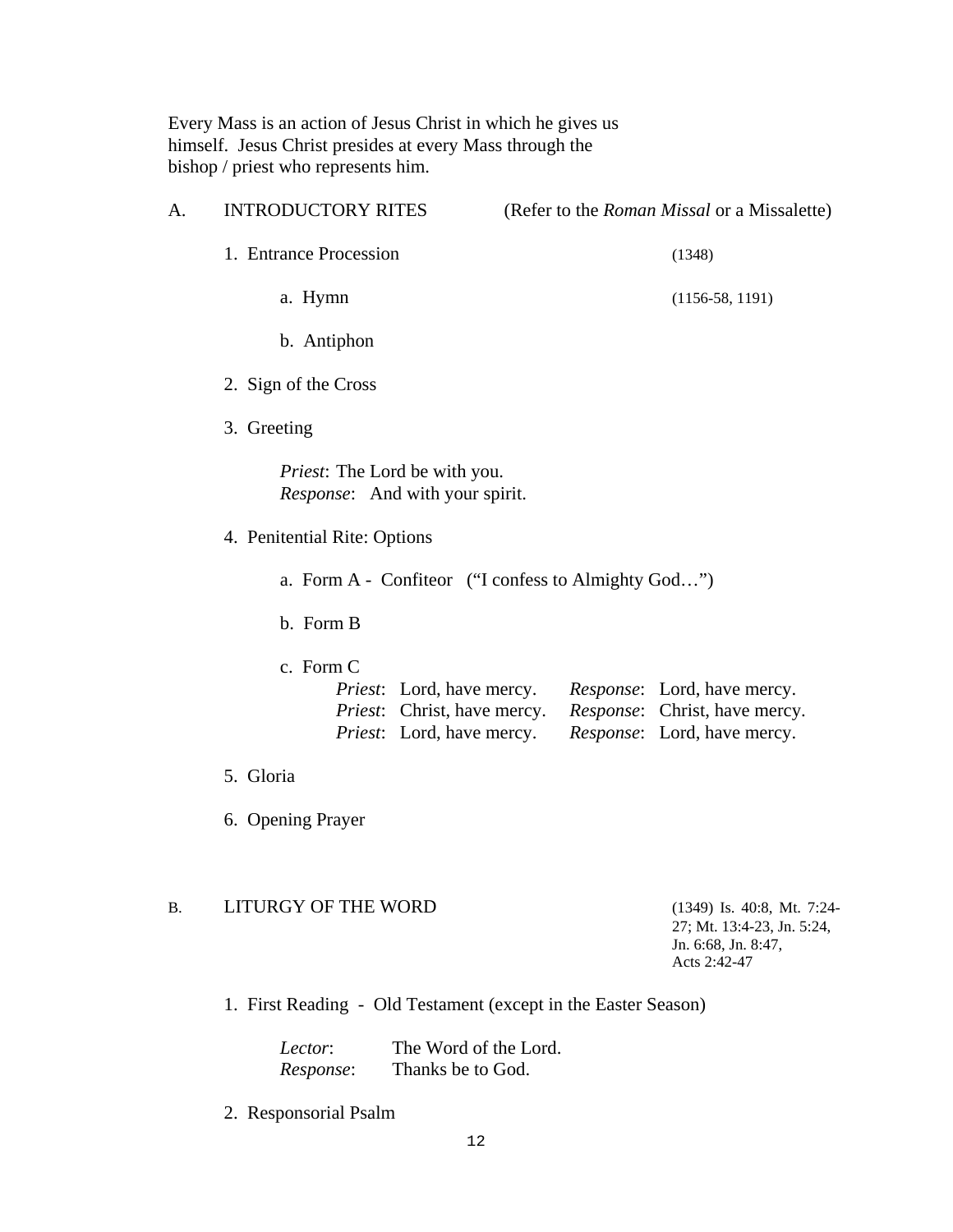|    |           | 3. Second Reading - New Testament / Epistles                                                                            |                                                                 |
|----|-----------|-------------------------------------------------------------------------------------------------------------------------|-----------------------------------------------------------------|
|    |           | 4. Gospel Acclamation ("Alleluia" except during Lent when the<br>acclamation is:<br>"Praise to You, Lord Jesus Christ") |                                                                 |
|    |           | 5. Gospel                                                                                                               |                                                                 |
|    |           | Priest / Deacon:<br>The Gospel of the Lord.<br>Praise to you, Lord Jesus Christ.<br>Response:                           |                                                                 |
|    |           | 6. Homily                                                                                                               |                                                                 |
|    |           | 7. Profession of Faith                                                                                                  |                                                                 |
|    |           | 8. General Intercessions<br>(An example)<br>Let us pray to the Lord.<br>Lector:<br>Lord, hear our prayer.<br>Response:  |                                                                 |
| П. |           | THE MASS: LITURGY OF THE EUCHARIST                                                                                      | $(1341-43)$                                                     |
|    | A.        | PREPARATION OF THE ALTAR and<br>PRESENTATION OF THE GIFTS                                                               | Mt.2:24, Mk.11:25<br>Lk. 11:9-13,<br>Acts 2:42-47, (1350, 1357) |
|    | <b>B.</b> | EUCHARISTIC PRAYER RESPONSES                                                                                            | $(1352 - 54)$                                                   |
|    |           | 1. Holy, Holy                                                                                                           |                                                                 |
|    |           | 2. Memorial Acclamation                                                                                                 |                                                                 |
|    |           | 3. Great Amen                                                                                                           |                                                                 |
|    |           | 4. Lamb of God                                                                                                          |                                                                 |
|    | C.        | <b>COMMUNION RITE</b>                                                                                                   |                                                                 |
|    |           | 1. The Lord's Prayer                                                                                                    | (1355)                                                          |
|    |           | 2. Sign of Peace                                                                                                        |                                                                 |
|    |           | Priest:<br>Peace be with you.                                                                                           |                                                                 |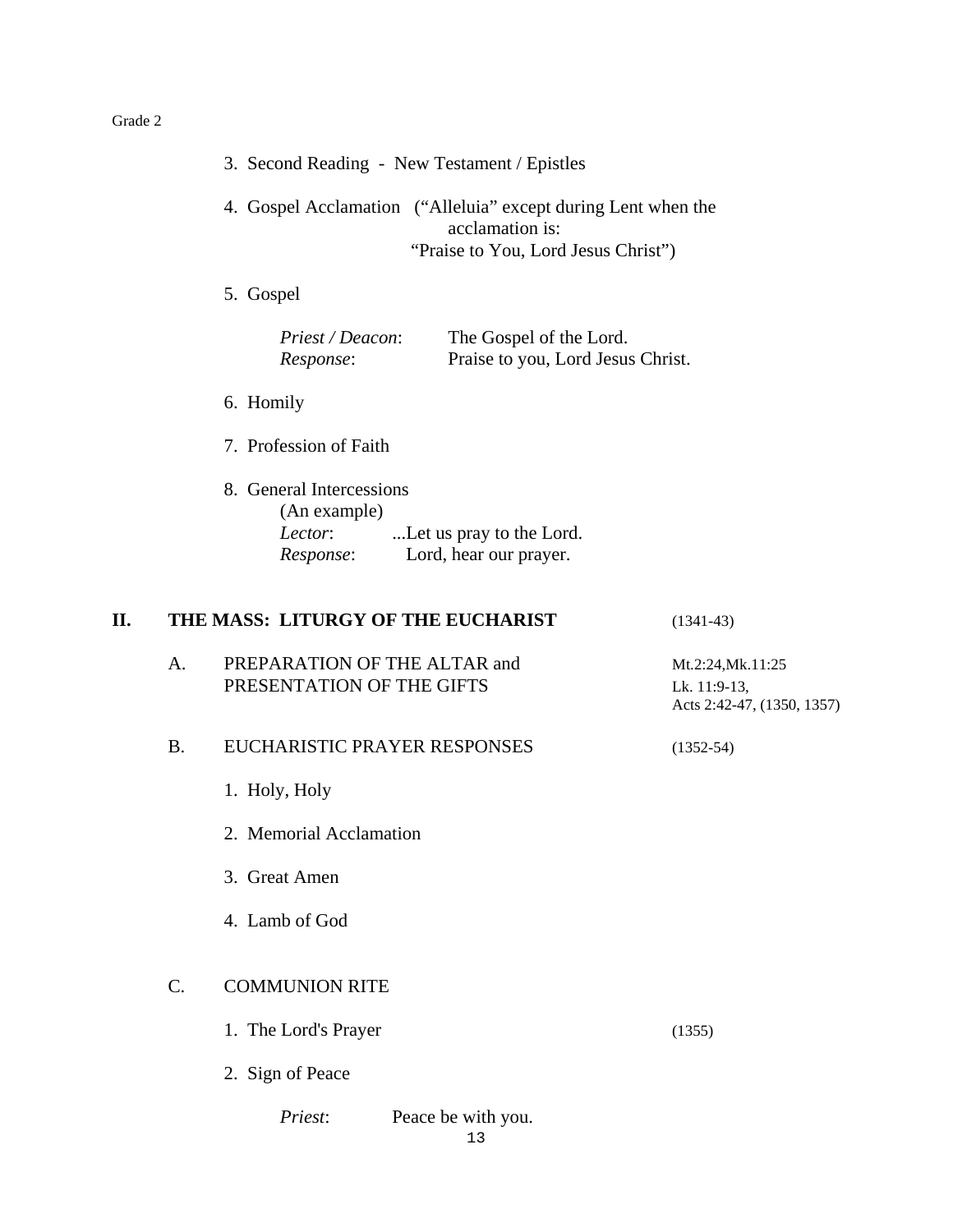| Response: | And with your Spirit. |
|-----------|-----------------------|
|-----------|-----------------------|

*Priest*: Let us offer each other some sign of peace.

3. Reception of Communion (1244, 1387-88)

Those receiving Communion are to observe "the time of the Eucharistic fast," that is, they are to fast from solid food and drink for one hour, with the exception of water.

| Minister:        | The Body of Christ. Response:  | Amen. |
|------------------|--------------------------------|-------|
| <i>Minister:</i> | The Blood of Christ. Response: | Amen. |

#### D. CONCLUDING RITE

- 1. Prayer after Communion
- 2. Blessing and Dismissal

| <i>Priest:</i> | Go forth, the Mass is ended. |
|----------------|------------------------------|
| Response:      | Thanks be to God.            |

#### **III. MARY**

#### A. TITLES OF MARY

| 1. Mother of God        | Lk. 1:26-38, 46-56 |
|-------------------------|--------------------|
| 2. Our Mother and Model | Lk. 1:46-56        |

#### B. DAYS IN HONOR OF OUR LADY

#### **December 8 Solemnity of the Immaculate Conception**

Under the title of the Immaculate Conception, Mary is revered as the patroness of the United States and of the Archdiocese of Philadelphia. In 1854, Pope Pius IX declared: AFrom the first moment of her conception, the Most Blessed Virgin Mary, by a unique grace and privilege of God and in view of the merits of Jesus Christ, the Savior of the human race, was preserved from all stain of Original Sin.@ (CCC #490- 91)

#### **December 12 Feast of Our Lady of Guadalupe**

Our Lady appeared to Juan Diego, a poor Mexican Indian, on December 9, 1531. Mary told Juan to build a Church. Juan went to the Bishop to tell him the Lady=s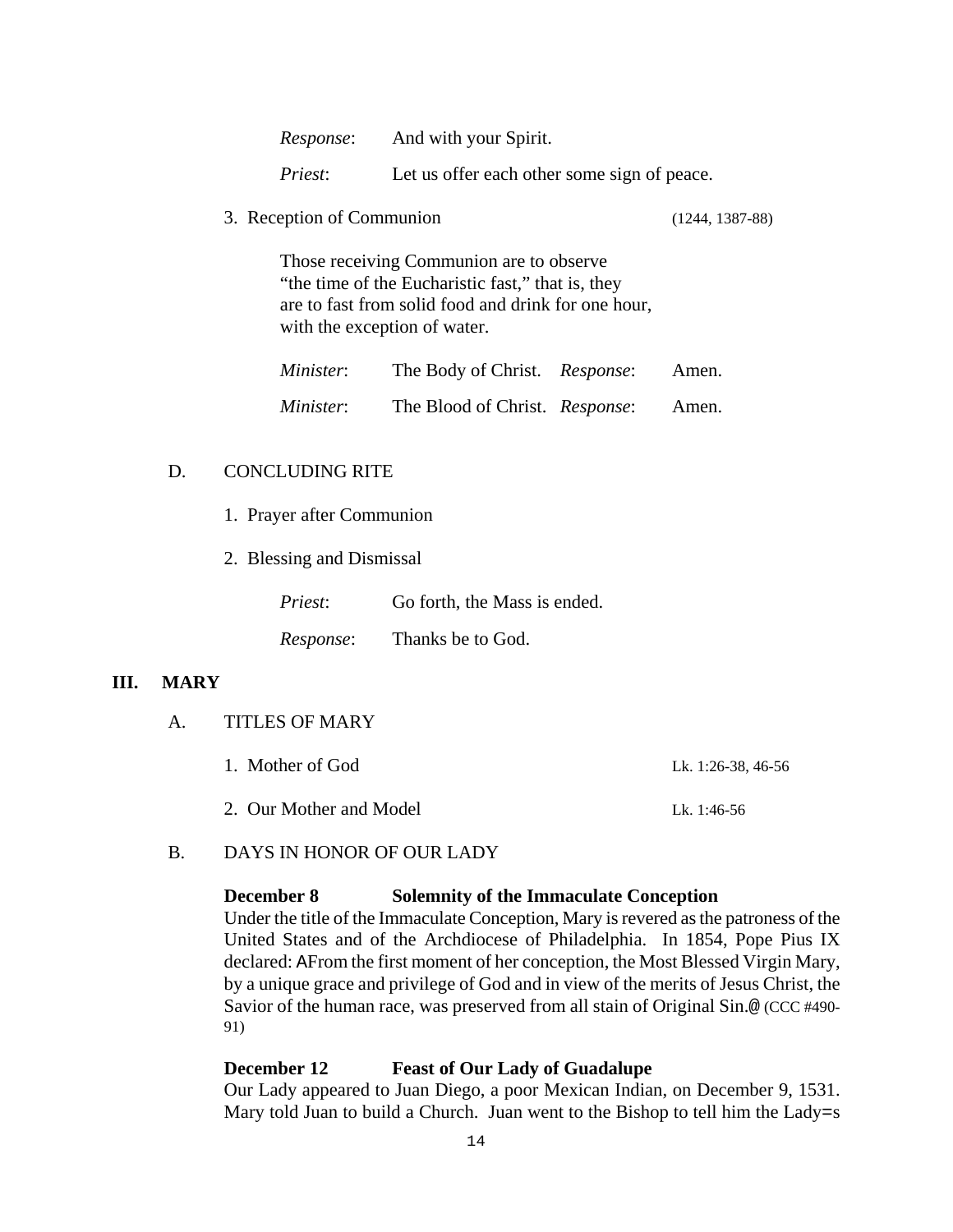request. The bishop did not believe him. Three days later, when Juan again went to the bishop and opened his cloak to give to the Bishop roses which the Lady had arranged in Juan=s cloak, there was a picture of Mary on his cloak. The Bishop believed and built a church in honor of Mary. We honor Our Lady of Guadalupe because we recognize her concern for all people especially the suffering and the poor. December 9 is the feast of Saint Juan Diego.

## **January 1 Solemnity of Mary, Mother of God**

This feast of Mary is considered to be one of the oldest and most important feasts of Our Lady. In 431, the Council of Ephesus met to correct false teachings about Christ's divinity. The Council affirmed that Jesus is true God and true man. Since Mary is the Mother of Jesus, who is the Second Person of the Blessed Trinity, she can truly be called the Mother of God. Devotion to Mary as the Mother of God continued to spread from this time to the present.

## **February 11 Memorial of Our Lady of Lourdes**

Mary appeared to a fourteen year old girl named Bernadette Soubirous on February 11, 1858 in Lourdes, France. Our Lady appeared dressed in white with a blue sash, yellow roses at her feet and a rosary in her hand. Mary appeared eighteen times to Bernadette. The Lady told her many things among them that, although Bernadette would not find happiness in this life, she would find it in Heaven. She told her to pray for sinners and to do penance. The Blessed Mother told Bernadette to have a chapel built at the site where she appeared and that processions were to be held. When Bernadette asked the Lady what her name was, she said, AI am the Immaculate Conception.@ Through Bernadette, the Blessed Mother called sinners to a change in heart, to reach out and care for the sick, the poor, and those who had lost hope. Each year millions of people make their way through the mountainous country of southeastern France to the shrine at Lourdes. They come to ask Jesus through the intercession of his Mother for a cure of their body or soul.

## **March 25 Solemnity of the Annunciation**

The Annunciation is the feast commemorating the appearance of the Angel Gabriel to Mary. The angel told her that she had been chosen to be the Mother of Jesus Christ, the Son of the Most High God. Mary, through the power of the Holy Spirit, became the Mother of Jesus.

## **IV. LITURGICAL YEAR**

| A. | <b>CHRISTMAS</b>                                    | $(525-30, 563)$ |
|----|-----------------------------------------------------|-----------------|
|    | 1. Liturgical color is white: joy, glory, innocence |                 |
|    | 2. Story of Jesus' Birth                            | Mt. 1:18 - 2:23 |

B. Ordinary Time: liturgical color is green for hope, growth, life.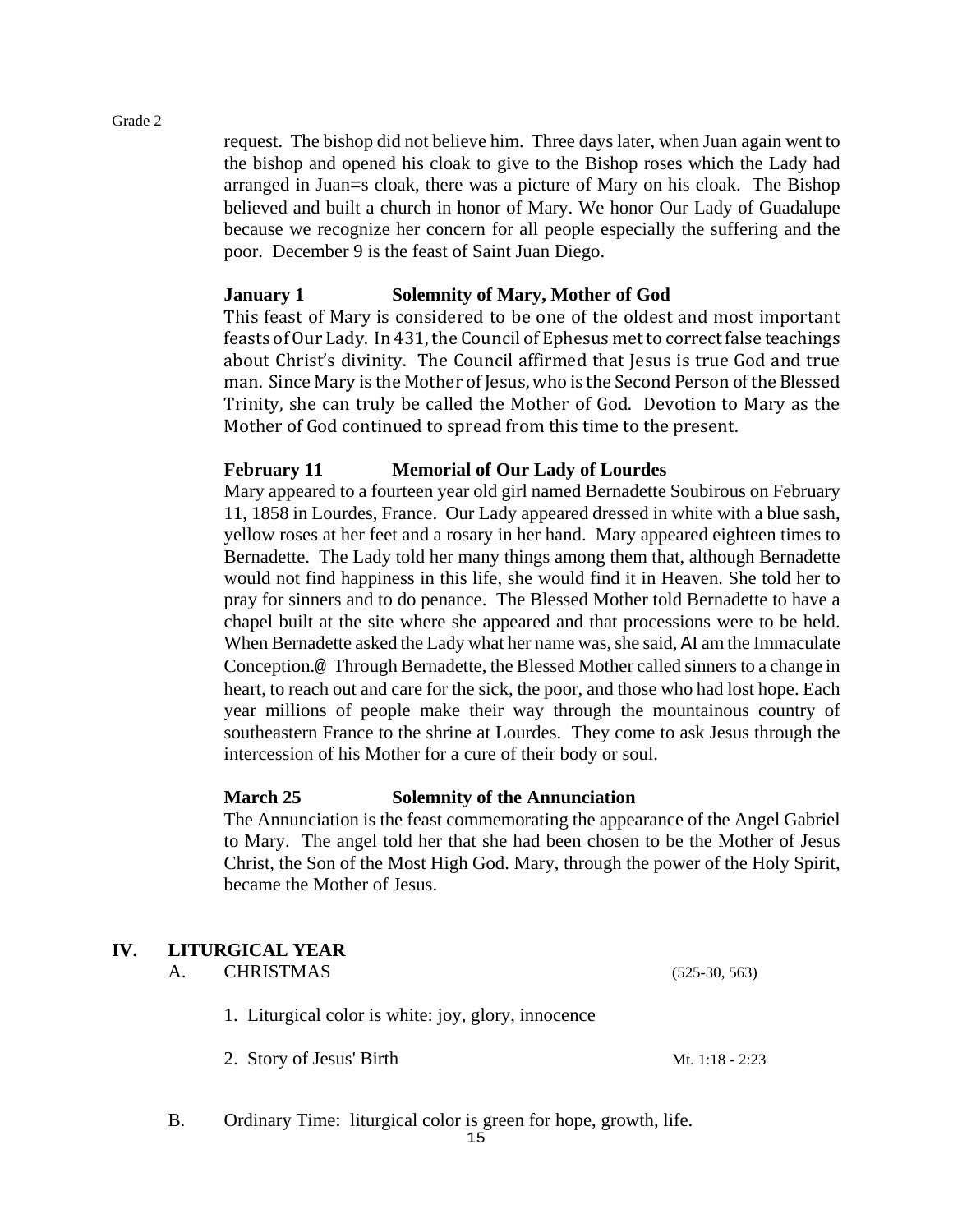| $\mathcal{C}$ . | <b>LENT</b>                                                                 | (1095)                                         |
|-----------------|-----------------------------------------------------------------------------|------------------------------------------------|
|                 | 1. Time of preparation for Easter                                           |                                                |
|                 | 2. From Ash Wednesday to the Mass of the Lord's Supper<br>on Holy Thursday  |                                                |
|                 | 3. Liturgical color is purple for sorrow, repentance                        |                                                |
| D.              | <b>HOLY WEEK</b>                                                            |                                                |
|                 | 1. Palm Sunday: liturgical color is red<br>for blood, zeal, the Holy Spirit | Jn. 12:12-19                                   |
|                 | 2. Triduum                                                                  |                                                |
|                 | a. Holy Thursday<br>Mass of the Lord=s Supper                               | Mt. 26:26-35,<br>Mk. 14:22-31,<br>Lk. 22:14-23 |
|                 | b. Good Friday<br>Celebration of the Lord's Passion                         | Mt. 27, Mk. 15, Lk. 23                         |
|                 | c. Holy Saturday                                                            |                                                |

d. Easter: Sunset of Holy Saturday to sunset of Easter Sunday

### E. SAINTS AND HOLY PEOPLE

#### **November 28: St. Catherine Labouré**

St. Catherine Labouré, born in 1806, joined the Daughters of Charity, a nursing order in Paris, France, when she was very young woman. In 1830, she experienced the first of three visions of the Blessed Virgin Mary. These visions, in which Our Lady appeared standing on a globe, with rays of light coming from her hands, became the foundation for the Miraculous Medals. Despite dealing with the doubt and disbelief of many around her, St. Catherine humbly persisted in carrying out the mission given to her. The medals were first made in 1832 and have since become an official sacramental of the Church. St. Catherine lived as a nun and nurse for the remainder of her life. She revealed that she was the visionary behind the medals only a few months before her death in 1876.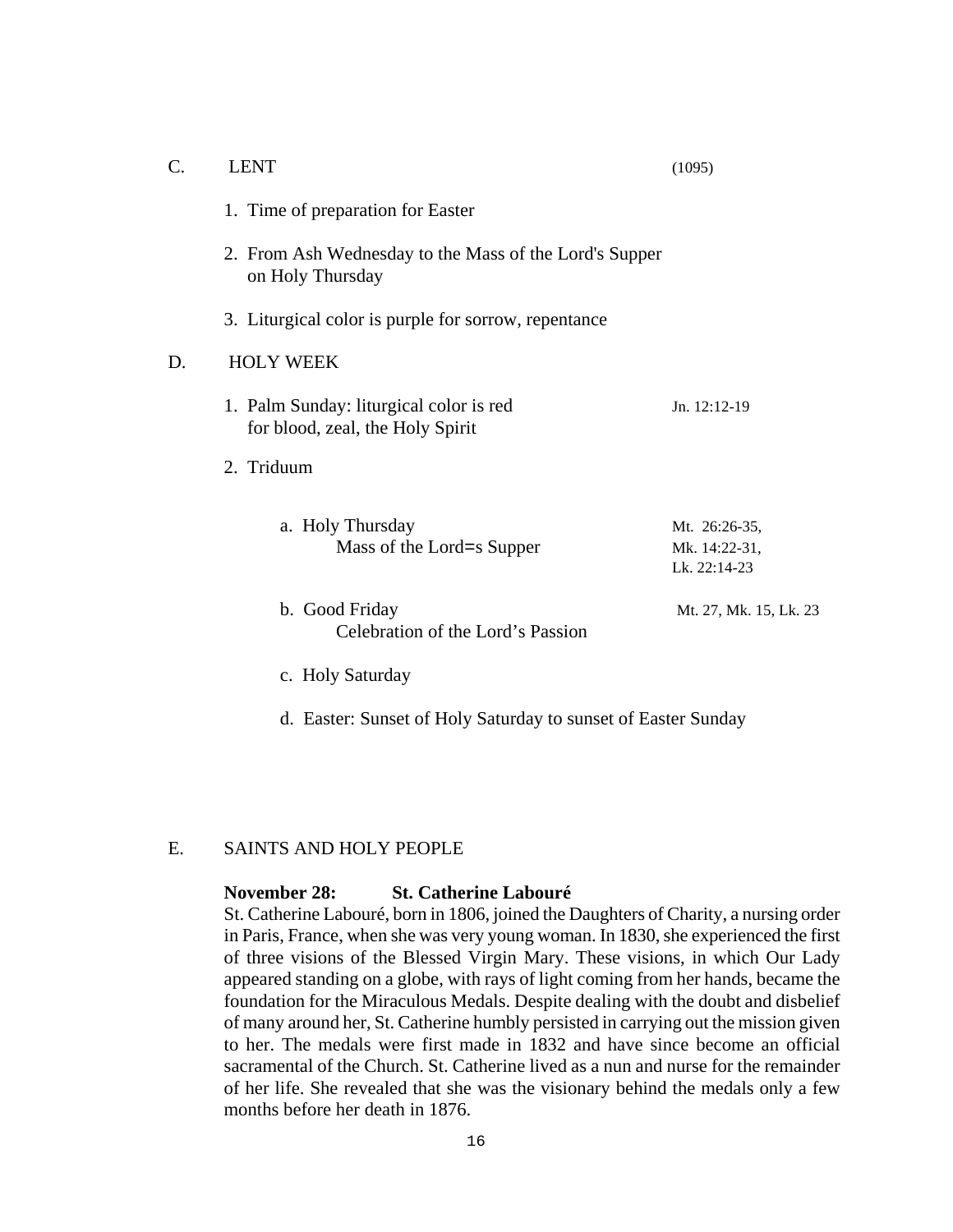#### **December 13: St. Lucy, Virgin and Martyr**

St. Lucy came from a wealthy family in Sicily about the year 283. She was betrothed to a non-Christian man, but he denounced her for being a Christian to the governor and she was arrested. She was miraculously saved by God from much torture while in prison. She was martyred by the sword in the year 304.

#### **January 4: St. Elizabeth Ann Seton**

Elizabeth Ann Bayley was born in 1774 in New York. She was raised in the Episcopal Church, and after her mother died she was influenced greatly by the charitable works of her step-mother. When she was 19, she married a wealthy businessman named William Seton. They had five children. Inspired by St. Vincent de Paul, she founded a ladies group committed to charity towards the poor. When her husband became sick in 1803, they traveled to Italy to see doctors. After his death, she became a Catholic in 1805 because of the influence of the Italian family with whom she stayed. Elizabeth Ann Seton opened a school in Baltimore, the first Catholic school in America, and started a community of sisters called the Sisters of Charity. She died in 1821 and was canonized in 1975. She was the first person born in North American to become a saint.

#### **February 3: St. Blaise, Bishop and Martyr**

St. Blaise's feast day is remembered today as the day of the Blessing of the Throats. He was a bishop and likely a doctor living hidden in the hills of Armenia to escapethe persecution of Christians at the beginning of the 4<sup>th</sup> century. There, many people and wild animals came to him for healing. We bless throats on this day because of the story that St. Blaise healed a young boy with a fish bone caught in his throat. Eventually, he was discovered by hunters who brought him before the governor. He was martyred for his Christian faith.

#### **March 3: St. Katharine Drexel**

St. Katharine Drexel was raised right here in Philadelphia. She was born in 1858 to an extremely wealthy family. The Drexel home was opened to the poor three days a week. From a young age, Katharine was shown what it means to be compassionate and charitable toward the poor. During a trip to Italy in 1886, Pope Leo XIII encouraged her to become a missionary and devote herself to God. She did and donated her large inheritance to charity. In 1891, she took her first vows and established the Sisters of the Blessed Sacrament. She worked to change racial attitudes towards African Americans and American Indians. Her nuns worked to provide education and care to these under-served communities. St. Katharine established many missions for American Indians throughout the United States. During her life, she was known for her love of the Eucharist, her work promoting equal education for all, and her desire to reach out to the poor and oppressed of society. She died in 1955 and was canonized by Blessed Pope John Paul II in 2000.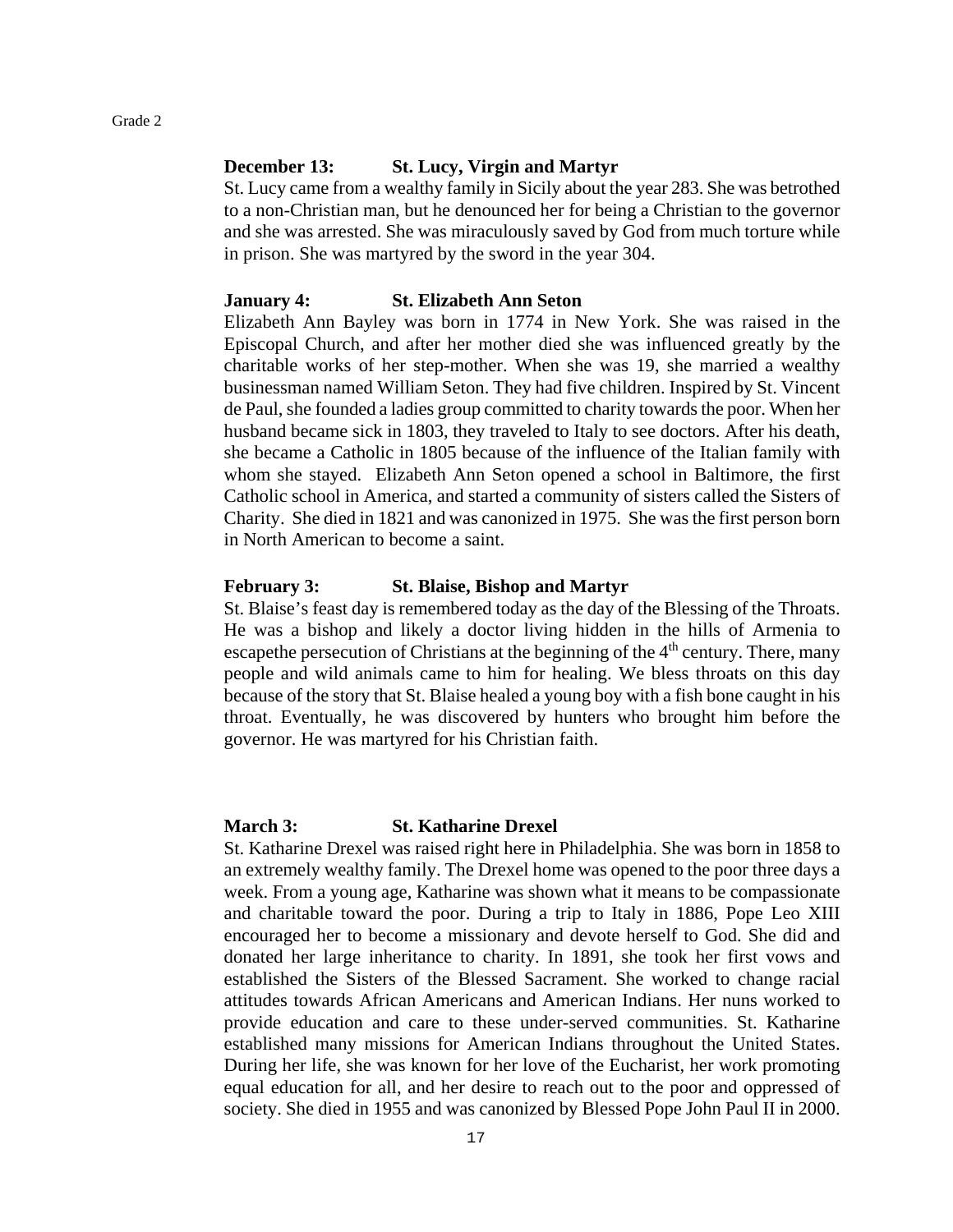#### **March 19: St. Joseph, Husband of the Blessed Virgin Mary**

All that we know about St. Joseph, the husband of Mary and foster-father of Jesus, comes from the gospels of Matthew and Luke. He was a carpenter from Nazareth, betrothed to Mary. When he learned that Mary was with child, he wished to quietly divorce her without cruelty. Yet when an angel came to him in a dream and told him about Jesus, he followed the will of God without any questions. This tells us of the heroic nature of his faith and obedience to God in all things. St. Joseph devoted his life to caring for and protecting Mary and Jesus. It is believed he died before Jesus began his ministry. Because of his beautiful faith, St. Joseph is the patron saint of the universal Church.

#### **V. PRAYER**

| A. Types of Prayer               | $(2643-44)$       |
|----------------------------------|-------------------|
| 1. Prayer of petition            | (2629, 2647)      |
| 2. Prayer of thanks              | $(2637-38, 2648)$ |
| 3. Prayer asking for forgiveness | (2631)            |
| 4. Prayer of praise              | (2639, 2649)      |

#### B. Traditional

|  |  | 1. Prayer of the Mass |  |
|--|--|-----------------------|--|
|--|--|-----------------------|--|

- 2. The Stations of the Cross
- C. Spontaneous (See the Prayer Appendix)
	- 1. Praying in common (choral speech)
	- 2. Song and gesture
	- 3. Shared prayer

#### **VII. SACRAMENTALS**

- A. Holy Actions
	- 1. Blessing of Throats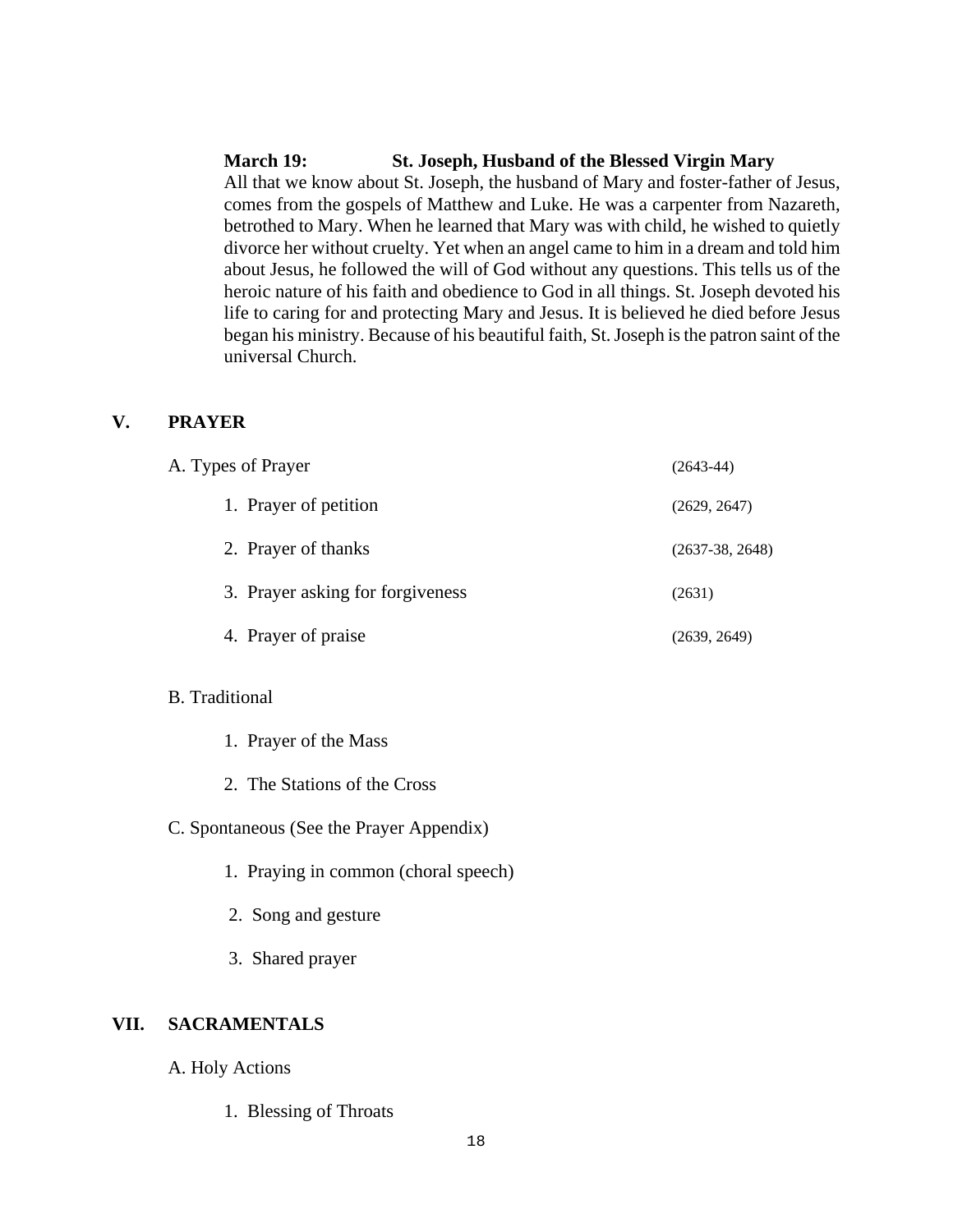- B. Holy Objects
	- 1. Blessed Ashes
	- 2. Blessed Candles/Paschal Candle
	- 3. Blessed Cross/Crucifix
	- 4. Holy Water/Baptismal Font/Holy Water Font
	- 5. Incense
	- 6. Blessed Medals
	- 7. Holy Oils
	- 8. Blessed Palms

#### **VIII. SOCIAL JUSTICE**

Catholic tradition insists that we show our respect for the Creator by our stewardship of creation. We are called to protect people and the planet, living our faith in relationship with all of God's creation.

Sharing Catholic Social Teaching Challenges and Directions, USCCB, 1998, p. 6

Major Themes:

Dignity of Work and the Rights of Workers Solidarity of the Human Family Care for God's Creation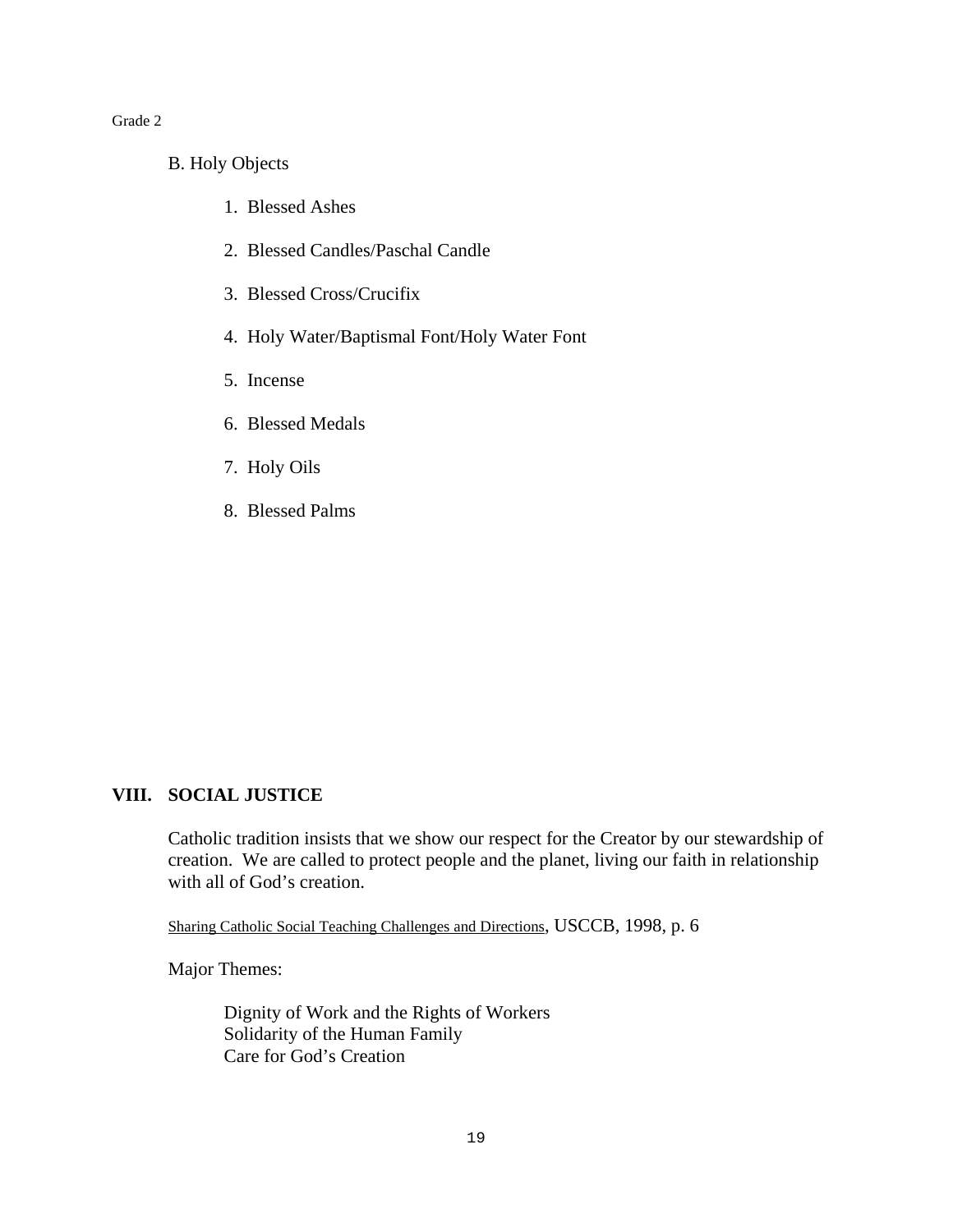- A. Awareness of those who suffer in the World
	- 1. Participate in Operation Rice Bowl, the Bishop's Relief Fund and/or the Holy Childhood Association (HCA)
	- 2. Encourage children to be careful and not waste food.
- B. Awareness of the Gospel call to be peacemakers
	- 1. At home
	- 2. In School
	- 3. in the community

For further ideas see From the Ground Up: Teaching Catholic Social Principles in Elementary Schools, NCEA, 1999.

# *Third Trimester*

## **I. TOPICS RELATED TO MASS**

## A. ALL CATHOLICS ATTEND MASS (2180, 1389) ON SUNDAYS AND HOLYDAYS OF OBLIGATION (See *Appendix on Saints, Feasts, and Special People*)

B. PEOPLES' ROLES AT MASS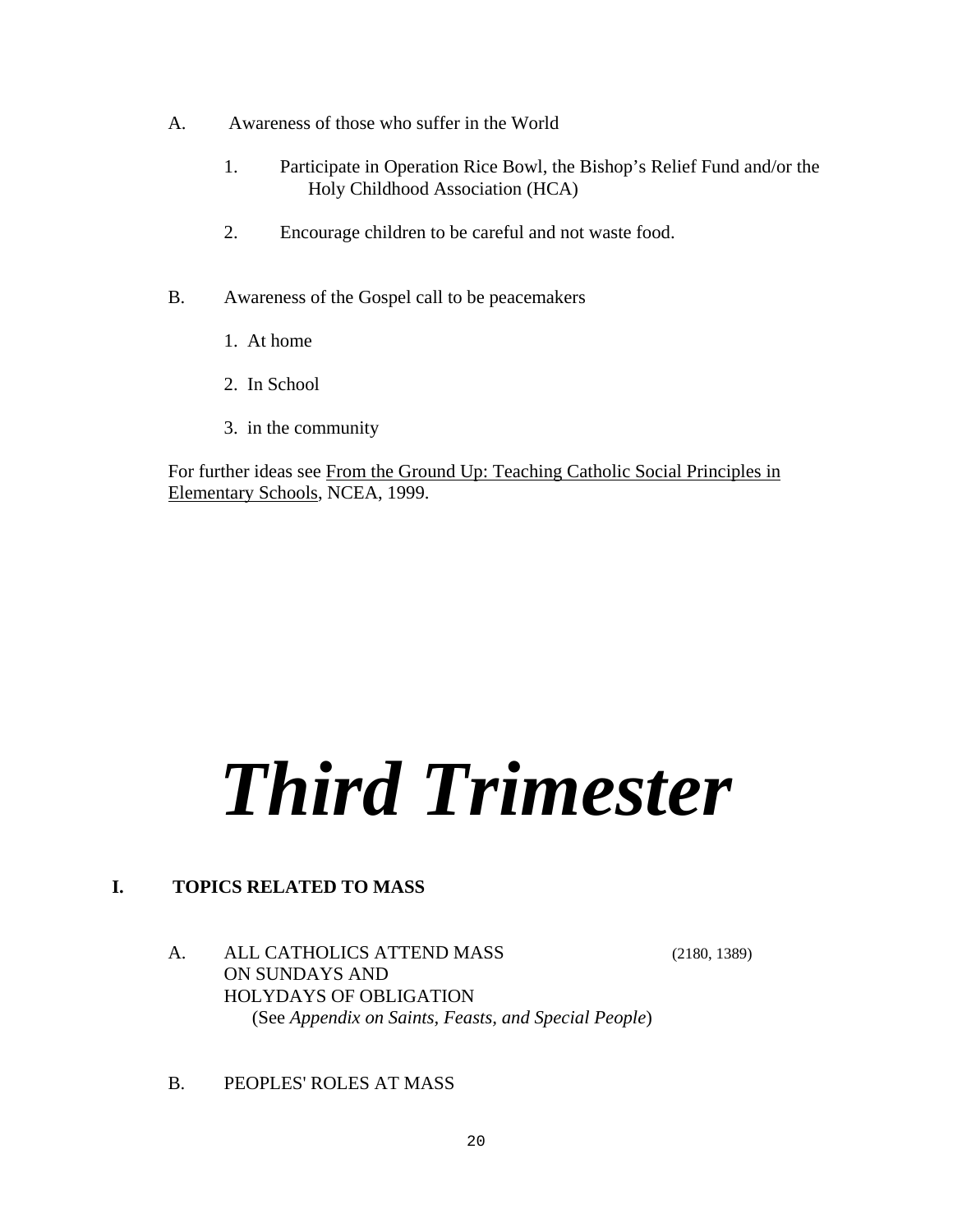- 1. Priest as Celebrant (1142)
- 2. Lector / Reader
- 3. Special Ministers of the Eucharist
- 4. Altar Servers
- 5. Cantor
- 6. Assembly
- 7. Ministers of Hospitality / Greeters / Ushers

#### C. VESTMENTS FOR MASS

- 1. Alb a long, loose-fitting white garment
- 2. Stole a narrow strip of cloth of a liturgical color worn by priest and/or deacon at sacramental celebrations
- 3. Cincture a cord used to belt the alb
- 4. Chasuble the outer garment of a liturgical color worn by the (main) celebrant of the Eucharistic liturgy

#### D. SACRED VESSELS USED AT MASS

- 1. Chalice a consecrated cup that holds the wine
- 2. Paten a flat plate for the host of the same material as the chalice
- 3. Ciborium container for hosts distributed in communion

## E. OTHER OBJECTS RELATED TO THE MASS

- 1. Altar a symbol of Christ; a table of solid or suitable material for the meal of sacrifice, the Eucharist
- 2. Ambo (pulpit) place to proclaim the Scriptures
- 3. Tabernacle secure place to reserve the Blessed Sacrament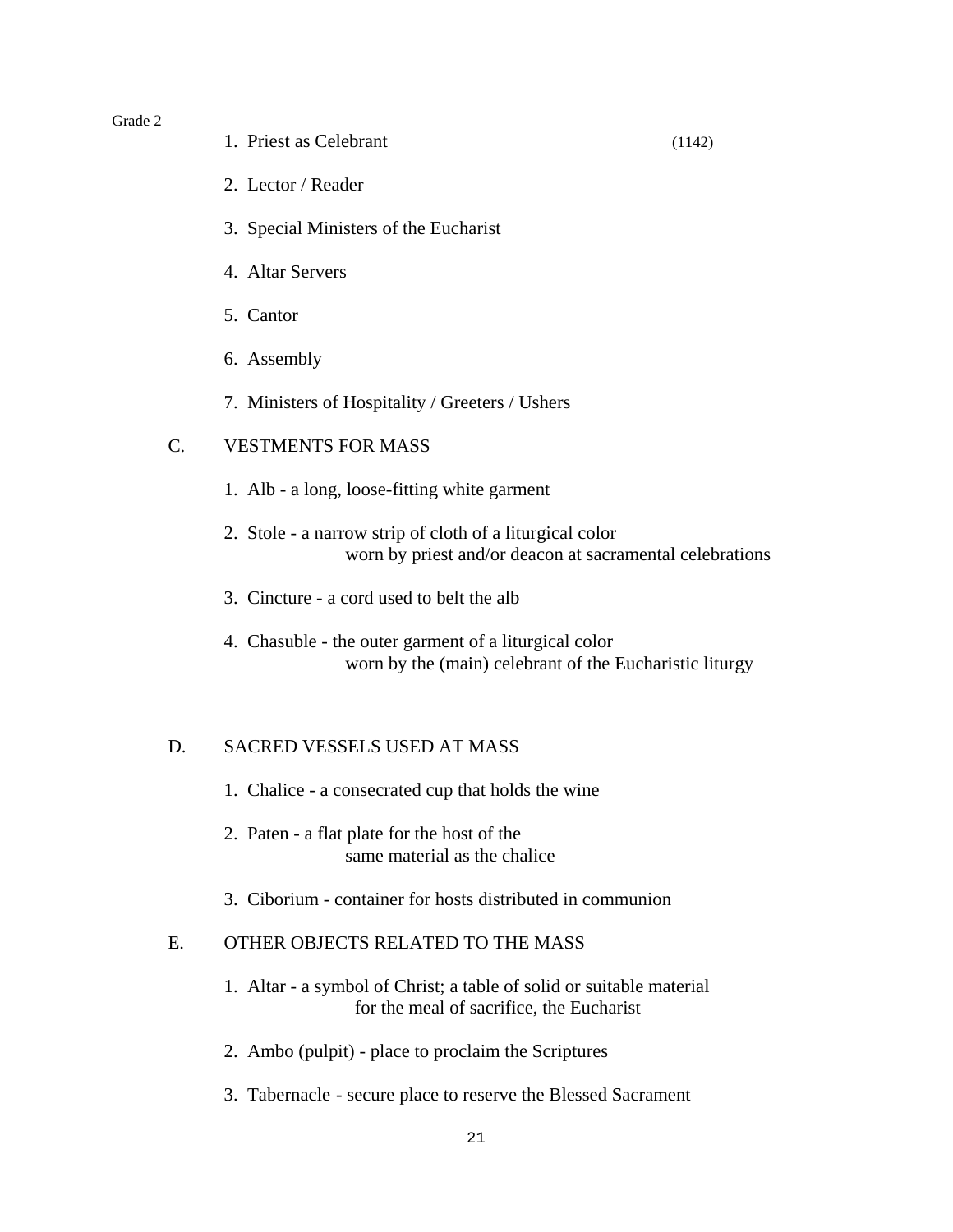| 4. Pyx - container for carrying the consecrated host to the sick                                                                                                                                                                                             |
|--------------------------------------------------------------------------------------------------------------------------------------------------------------------------------------------------------------------------------------------------------------|
| 5. Lectionary - the book containing the collection of Scripture readings                                                                                                                                                                                     |
| 6. Sacramentary - the celebrant's book containing the Mass prayers                                                                                                                                                                                           |
| 7. Cruets - water and wine containers                                                                                                                                                                                                                        |
| 8. Altar Candles                                                                                                                                                                                                                                             |
| 9. Linens<br>a) Altar Cloth - usually a white linen to cover the altar<br>b) Corporal - a square of linen cloth placed upon the<br>altar and upon which the chalice and<br>paten are placed<br>c) Purificator - a piece of linen used to cleanse the chalice |
| d) Finger towel - a piece of cloth the priest uses to dry<br>his hands before the Eucharistic Prayer                                                                                                                                                         |
| 10. Cross                                                                                                                                                                                                                                                    |
| 11. Sanctuary Lamp - lit candle indicating presence of Jesus Christ<br>in the Tabernacle                                                                                                                                                                     |

## **II. MASS AND EUCHARIST**

|      |                | 1. Mother of God               | Lk. 1:26-38, 46-56 |
|------|----------------|--------------------------------|--------------------|
|      | $\mathsf{A}$ . | <b>TITLES OF MARY</b>          |                    |
| III. | <b>MARY</b>    |                                | (964, 971, 1172)   |
|      | Е.             | AS A SOURCE AND SIGN OF UNITY  | $Jn. 17:20-21$     |
|      | D.             | AS A SOURCE OF GRACE           | $(1996-97, 2003)$  |
|      | $\mathsf{C}$   | AS A SACRIFICE                 | $(1362-68)$        |
|      | $\bf{B}$       | AS AN ACT OF THANKS AND PRAISE | $(1359-61)$        |
|      | $\mathsf{A}$ . | <b>AS A MEMORIAL</b>           | $(1356-58)$        |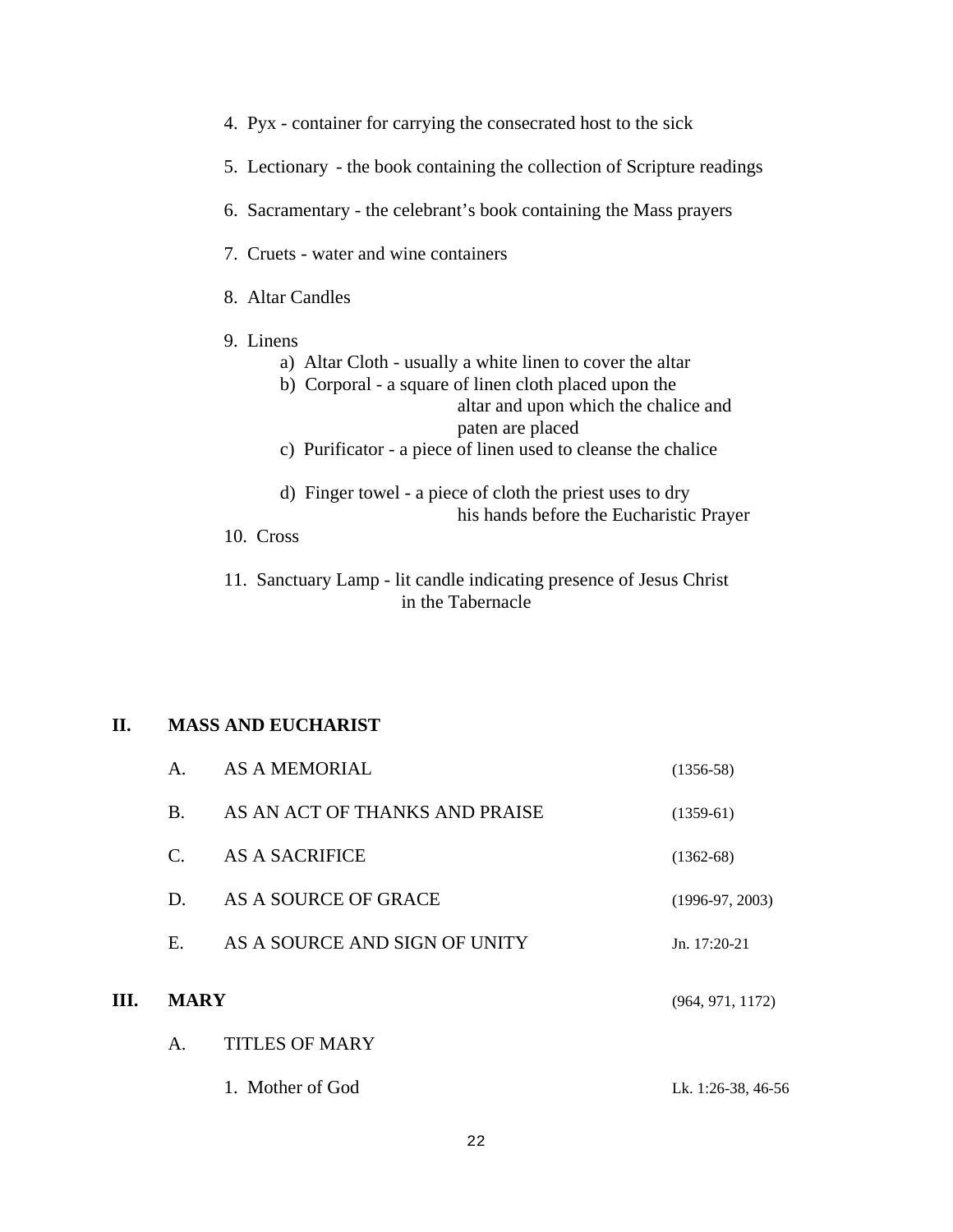2. Our Mother (966, 968-69)

#### B. DAYS IN HONOR OF MARY

**May or June (variable) Immaculate Heart of Mary**  (Saturday following the Second Sunday after Pentecost)

#### **August 15 Solemnity of the Assumption**

Pope Pius XII, on November 1, 1950, infallibly defined what Catholics always believed: Mary was assumed body and soul into heaven. (CCC #966)

## **IV. MAY DEVOTIONS**

- 1. Entire month of May in the Church is dedicated to Mary. Traditional color is light blue.
- 2. Special activities
	- a. Make a shrine in the classroom and/or at home
		- 1) Statue or picture/icon of Mary
		- 2) Rosary
		- 3) Flowers
	- b. Pray the Rosary

c. Encourage the family Rosary

#### **V. LITURGICAL YEAR** (1171)

A. EASTER SEASON (1168-69) Sunset of Easter Sunday to sunset of the Solemnity of Pentecost

1. Easter Sunday: liturgical color is white for joy, glory, innocence

- 2. Pentecost: liturgical color is red for the Holy Spirit
- B. Ordinary Time Liturgical color is green for hope, growth, life

#### C. OTHER CELEBRATIONS

- 1. Trinity Sunday: Sunday after Pentecost
- 2. Corpus Christi: Sunday after Trinity Sunday

#### **VI. PRAYER**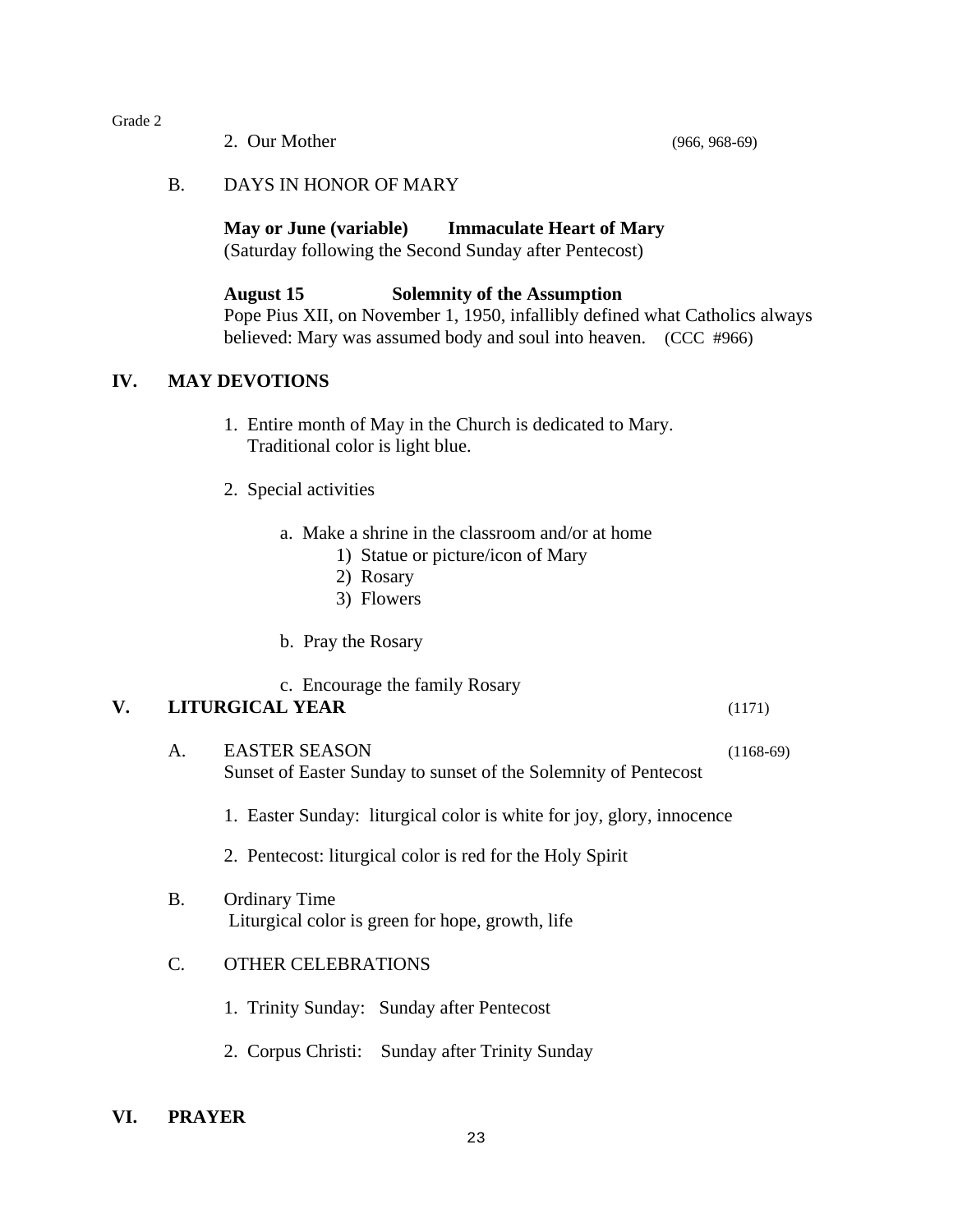- A. Traditional
	- 1. The Angelus
- B. Spontaneous (See Prayer Appendix)
	- 1. The "Jesus Prayer"
	- 2. Meditation
	- 3. Guided Meditation

#### **VII. SACRAMENTALS**

- A. Holy Actions Laying on of Hands
- B. Holy Objects
	- 1. Rosary
	- 2. Scapular (a devotional article of two small double squares of cloth suspended on strings that can be worn by anyone)

## **VIII. SOCIAL JUSTICE**

*"The commitment to human life and dignity, to human rights and solidarity, is a calling all Catholic educators must share with their students. It is not a vocation for a few religion teachers, but a challenge for every Catholic educator and catechist."*

Sharing Catholic Social Teaching Challenges and Directions*,* USCC, 1998, p. 7

#### *Major Themes:*

The Life and Dignity of the Human Person

Call to Family, and Community Participation

Rights and Responsibilities of the Human Person

Option for the Poor and Vulnerable

- A. Mission Awareness: generosity to those less fortunate
	- 1. Participate in parish and/or school collections: Food, clothing, toys, etc.